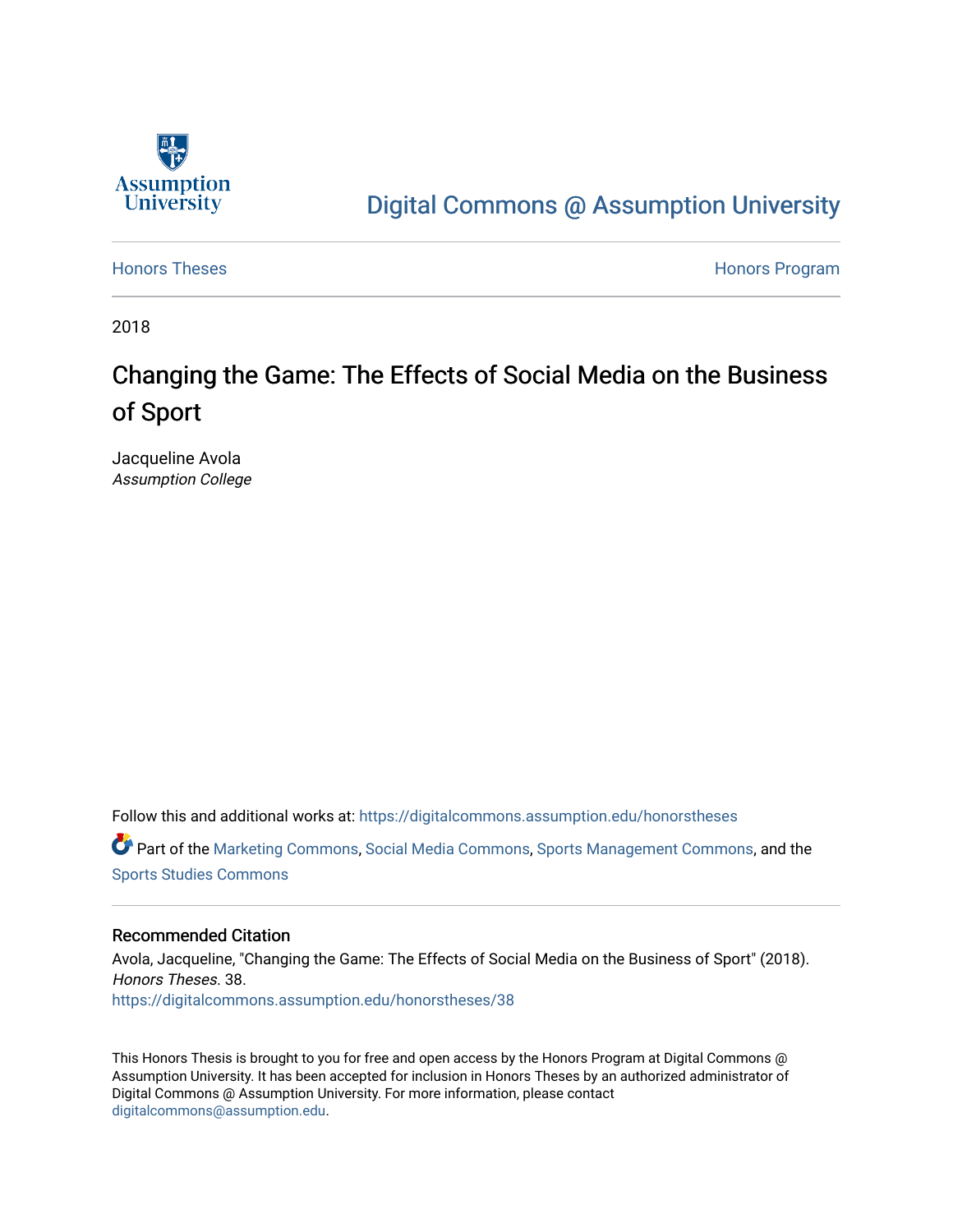Changing the Game: The Effects of Social Media on the Business of Sport By Jacqueline Avola Faculty Supervisor: Prof. Elizabeth O'Hara Business Studies

A Thesis Submitted to Fulfill the Requirements of the Honors Program at Assumption College

December 2017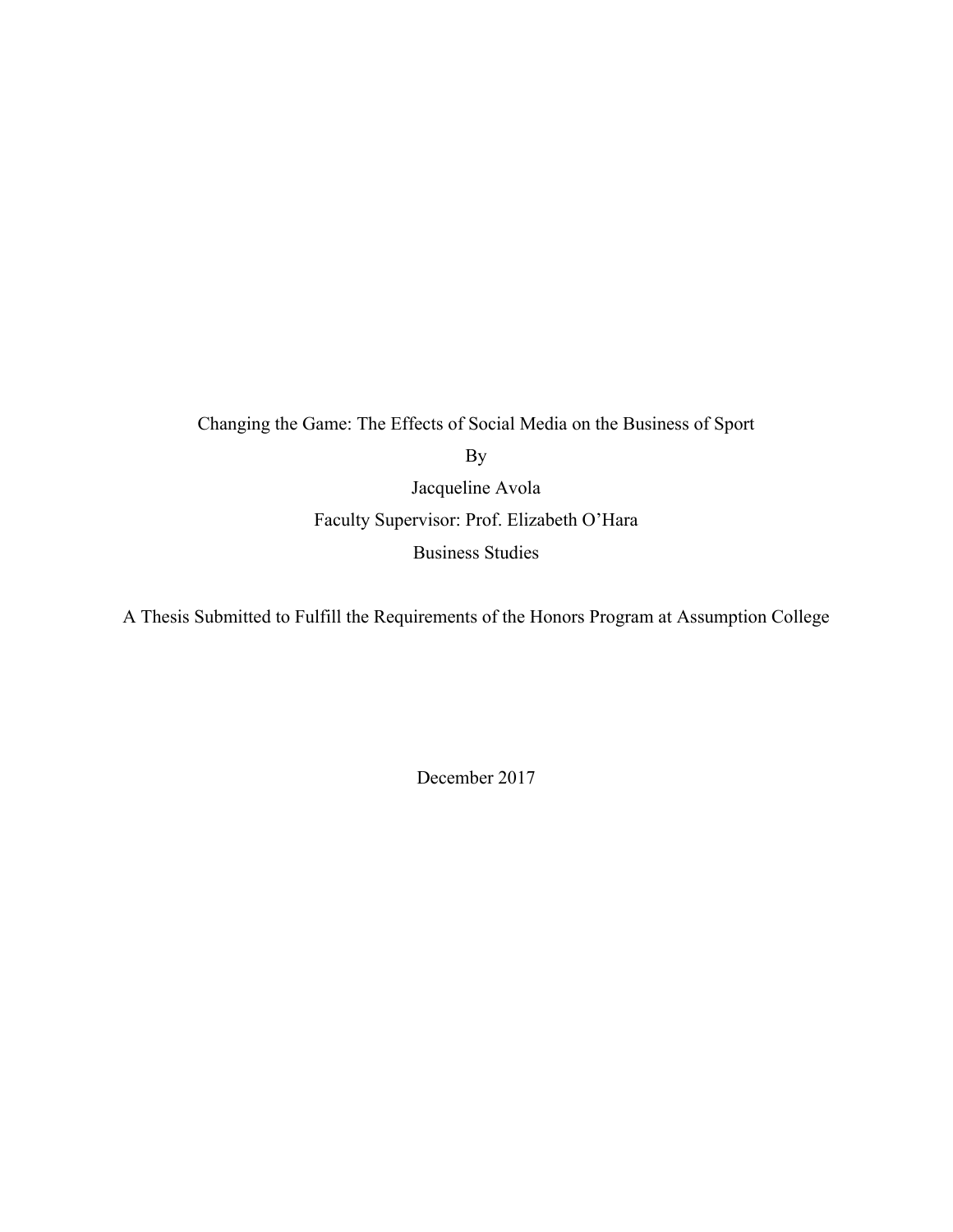# Table of Contents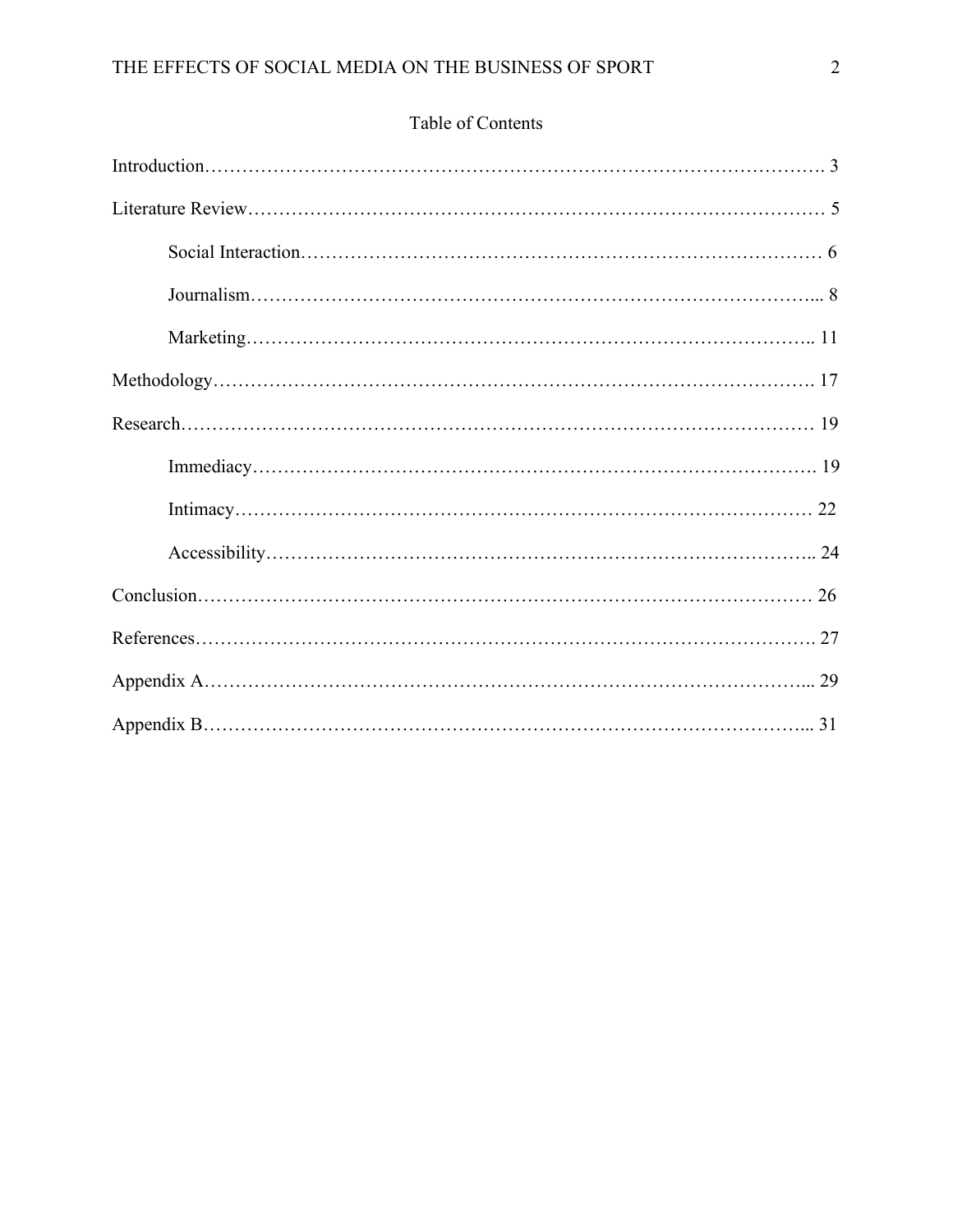#### Introduction

On February 28, 2017, Arizona Coyotes center Alexander Burmistrov was on the receiving end of a brutal (but clean) hit delivered by Boston Bruins defenseman Colin Miller. As a precaution, Burmistrov was stretchered off the ice and taken to a local Boston hospital for further evaluation. Bruins and Coyotes fans alike were concerned for his well-being, but did not have to wait long for answers. Almost precisely an hour after being removed from the ice by medical personnel, Burmistrov posted an Instagram story from his hospital bed. In a hospital gown with wires hooked to his chest, a reassuring Burmistrov captioned his image, "I'm good" with the flexed bicep and the A-OK hand emojis. About an hour and 45 minutes later, the Coyotes released an official statement via Twitter that Burmistrov was okay and released from the hospital – but the fans that follow Burmistrov on Instagram already knew that. This is one of many examples that illustrate how social media has revolutionized the immediacy with which we consume information.

Data complied from a survey conducted in March of 2016 found around 70 percent of Americans use social media to connect with one another, engage with news content, share information and entertain themselves (Pew Research Center, 2017). This high percentage demonstrates just how significantly media and technology have transformed the way we communicate and consume information. Because social media is utilized by so many, organizations have altered their marketing strategies to take full advantage of the power of social media. In other words, social media has greatly affected the way organizations communicate and market to their audiences.

Social media has immense marketing power in the sport industry and has completely transformed the viewer experience. This thesis will examine the way in which social media has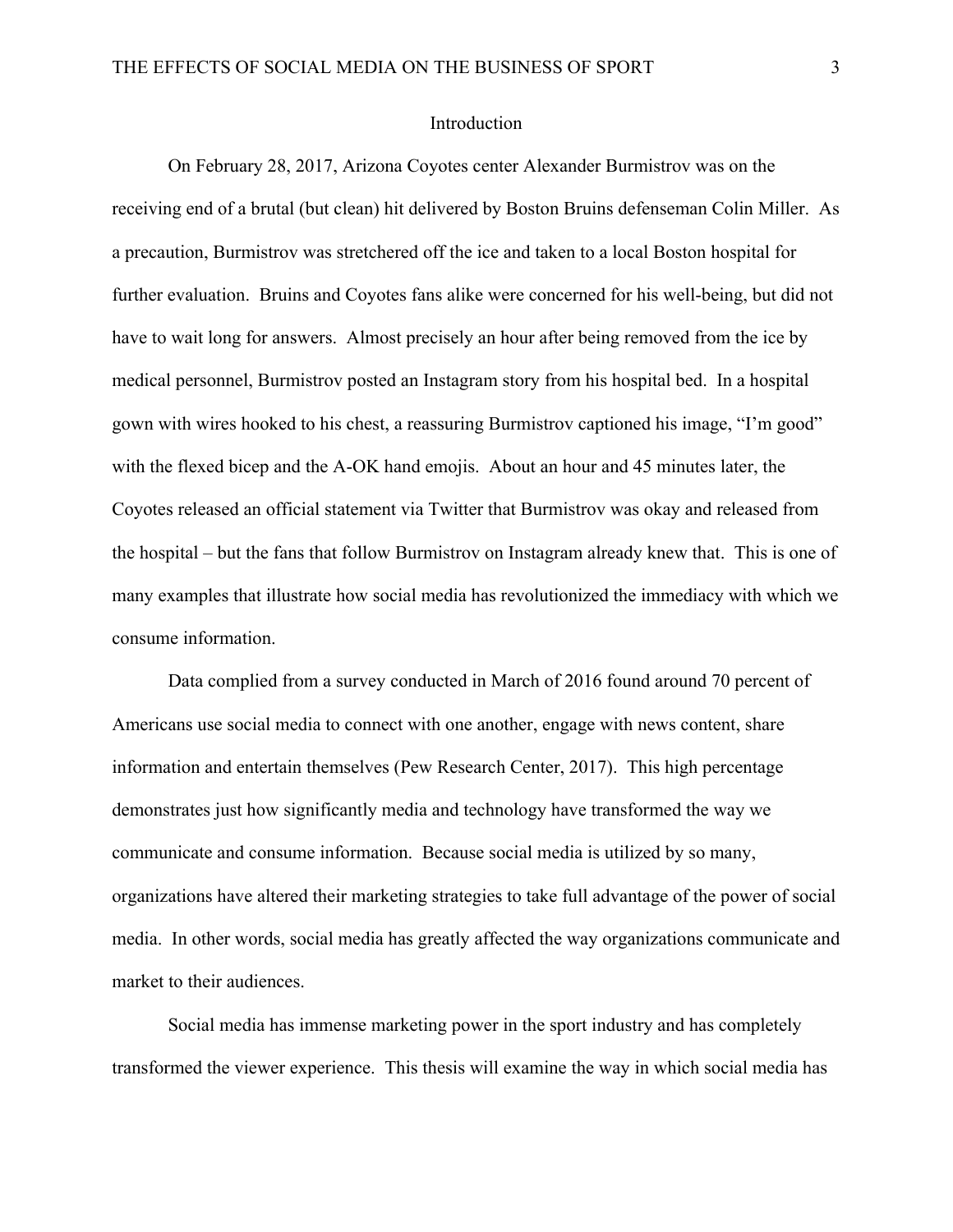revolutionized three major components of fan engagement. First, it illustrates how social media dramatically increases the immediacy by which fans receive sport news and information. Before the widespread use of social media, fans who missed a game would have to wait for the nightly sports broadcast on television, or the headline in the "Sports" section of the paper the next day in order to see the score. Now, social media platforms like Twitter have given fans to access to an unlimited wealth of information, scores, and in-game highlights – as the game unfolds. For example, many sport organizations and sport fans engage in the practice of "live-tweeting," which can be defined as posting on Twitter for a continuous period of time with a sequence of focused Tweets documenting a live event. In a similar manner, Burmistrov was able to notify his fans of his status as he was being evaluated at the hospital. This strategy, among others, has redefined the way fans consume sport.

Second, the thesis demonstrates the importance of social media to enable fans to develop intimate relationships with their favorite teams and players. Sport organizations and athletes frequently use social media as a tool to directly communicate with fans, which gives them the unique ability to form deep connections with fans – connections that may have only been previously attained by meeting a player in person. Athletes are able to use social media as a platform to share more personal aspects of their lives, such as personal opinions or family life. This gives fans insight into their lives off the playing field that they would not ordinarily get to see, affectively giving athletes deeper dimensions of a real human being with feelings and a unique personality. It enables fans to see that there is more to their favorite player than just being extraordinarily gifted at shooting a puck or making a basket. This makes it effortless for fans to form personal connections with players, which, most importantly, results in stronger fanbases and team loyalty.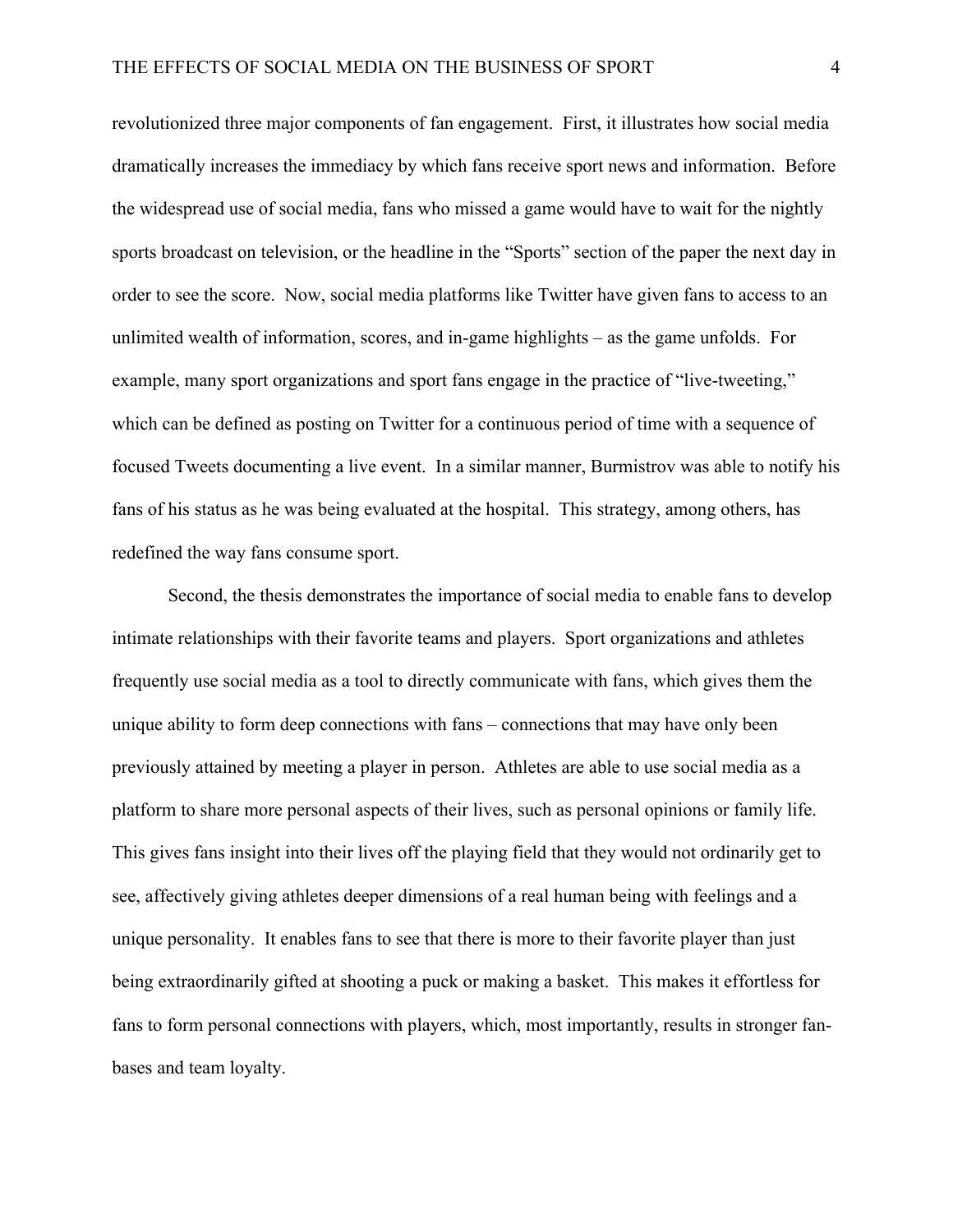Third, this thesis illustrates how social media sites considerably increase the accessibility of sporting events to fans. The most popular social media accounts – Facebook, Twitter, Instagram, and Snapchat – are all free of charge, which means users simply have to create an account in order to have access to their services. With access to a computer or smartphone, any sport fan can easily become a social media user, giving them access to a digital world of information, in-game highlights, statistics, scores and direct connections to athletes. It is also important to recognize that spectators no longer have to be sitting in front of a TV or have tickets to a game in order to follow along. Instead, viewers can have access to live/instant updates during games from their smartphones or computers from almost any location, bringing them closer to the action regardless of proximity to the court, field, or rink.

Because of the aforementioned ways that social media has transformed the viewer experience, social media carries immense marketing power in the sport industry, which means advances in technology and social media have important implications for sport marketers. It is imperative for sport managers to understand how social media is affecting the sport industry and what opportunities exist to reach to fans. Social media has provided sport marketers with unique ways to leverage their brand that were never possible before such modern day technologies, and they must take advantage of these opportunities. Because social media has completely altered the way we communicate, this thesis will examine how important it is for sport organizations to adopt social media marketing strategies in order to stay relevant in the sport world and to continue to expand and strengthen their fan base.

#### Literature Review

The phenomenon of social media has revolutionized modern society; media and technology have transformed the way we communicate and consume information. Data from a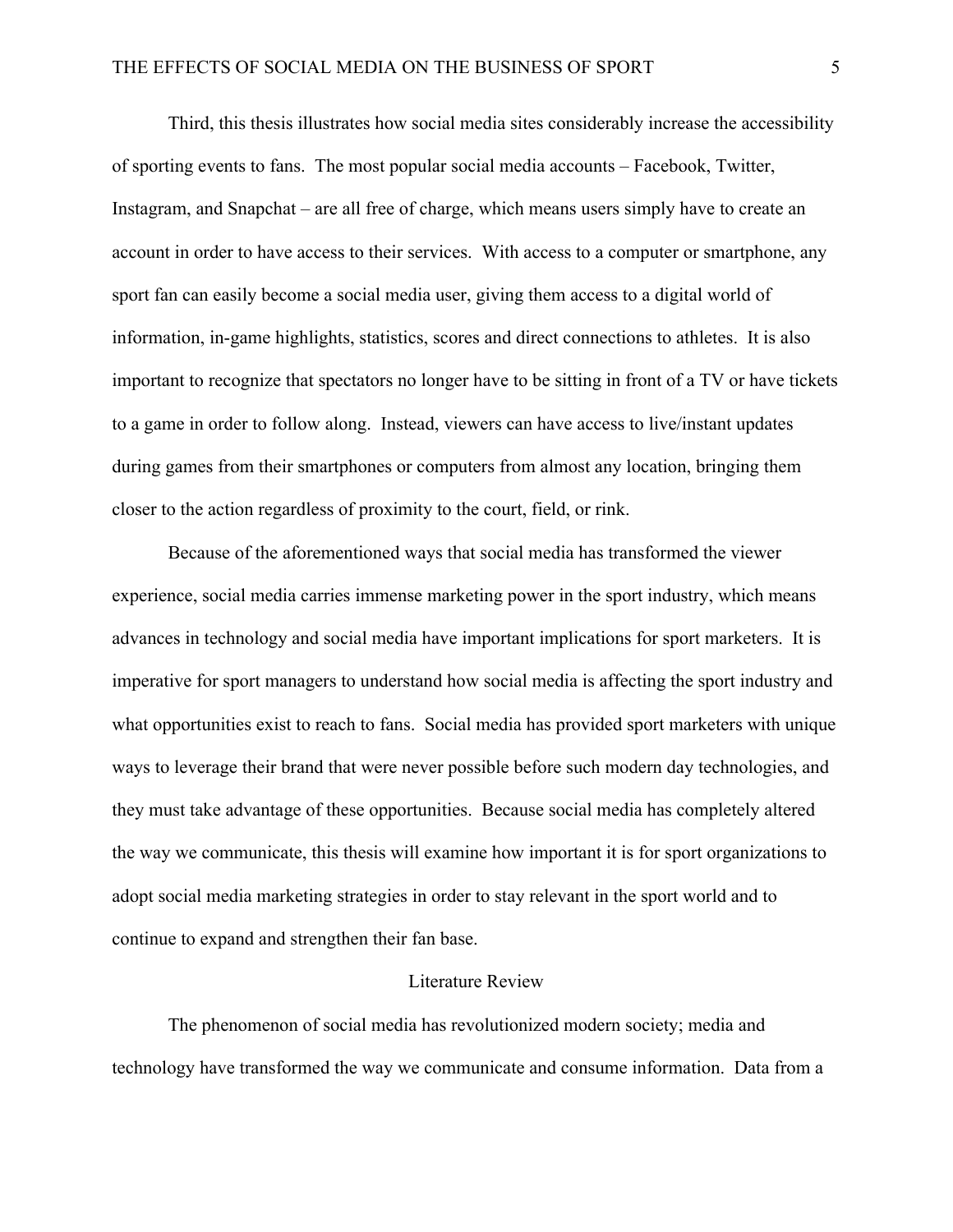survey conducted in March of 2016 suggests around 70 percent of Americans use social media to connect with one another, engage with news content, share information, and entertain themselves (Pew Research Center, 2017). Given this high percentage, it is easy to understand just how widespread and significant the impact of social media is.

Although this revolutionary form of communication is relatively new and continuously evolving, many recent studies have been conducted to illustrate the impact of social media on major aspects of communication such as social interaction, journalism, and marketing. For example, social media has altered the way in which we socialize and interact with others. It has completely altered the dynamics of human relationships by providing us with ways to share personal information with essentially no face-to-face interaction. In the field of news and journalism, social media has made it possible for ordinary people to engage in breaking news and information sharing, a communicative process that used to be reserved for major news broadcasters and journalists. The collection, dissemination, and analysis of news and information by the general public are entirely new concepts that have been collectively described as "citizen journalism." Lastly, social media has become an integral component of marketing strategy because of its effectiveness and ability to reach large amounts of consumers – so integral, that studies have suggested that it be considered an element of the promotional mix. This literature review will examine the studies that have been conducted to illustrate the significant impacts of social media on social interaction, journalism, and marketing.

#### **Social Interaction**

Humans are innately social creatures; we continuously seek intimate participation and companionship with others. Traditionally, "interaction" implies face-to-face, verbal communication between individuals. However, social media is changing how we communicate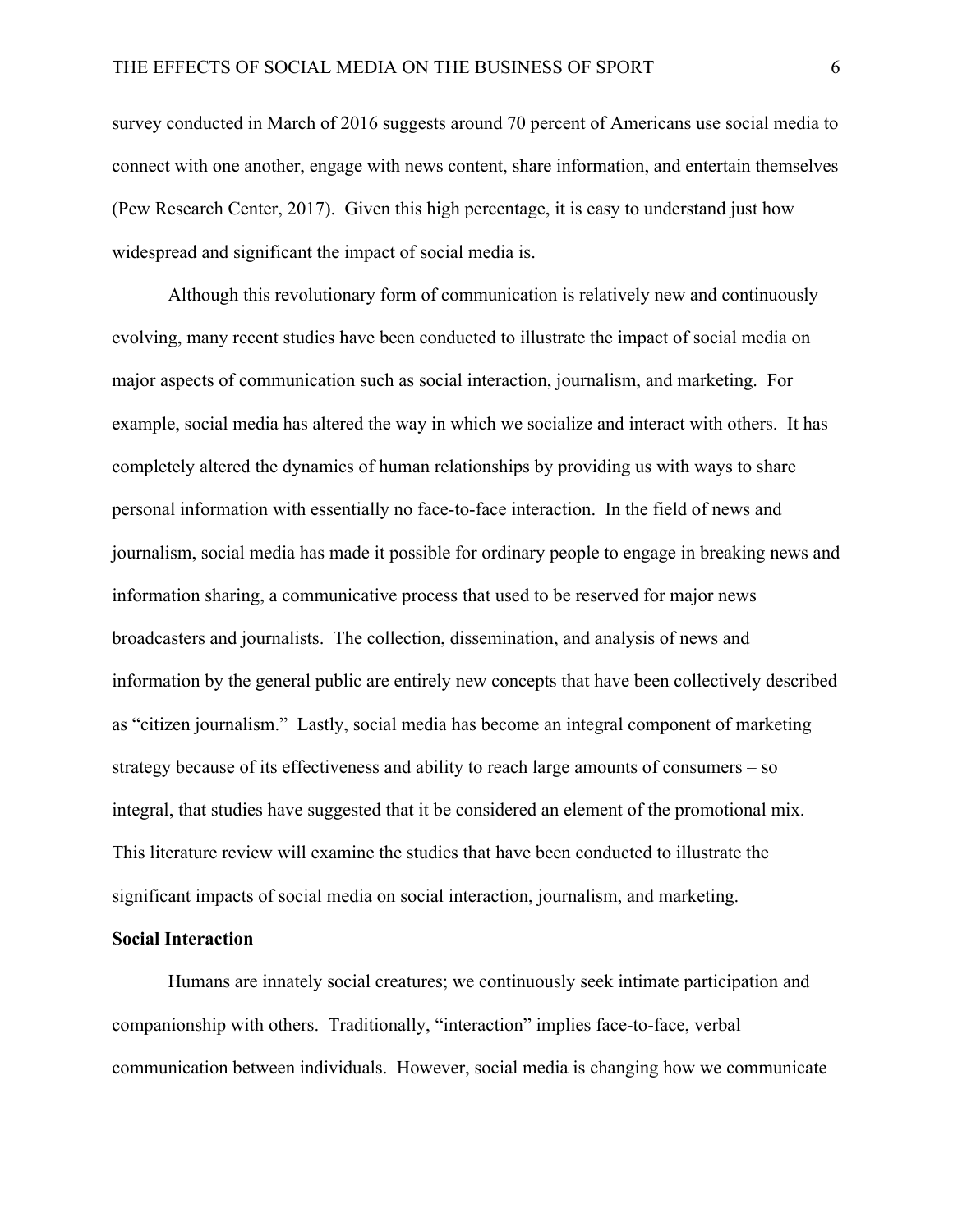with one another. In fact, Wagner (2015) suggests it is affecting interpersonal communication across all levels of society. Her research suggests that people today generally prefer "mediated communication" rather than personal interaction. For example, rather than picking up the phone or discussing over coffee, people today prefer to engage in conversation via social media through platforms like Facebook, Twitter, and Snapchat. Studies have shown that people are actually becoming more social and interactive with one another: it is simply the style of communication that is changing (Wagner, 2015).

Another trend in the scholarship has examined the negative effects of social media on our communication skills. Critics claim that social media has, ironically, made us less social beings by presenting alternative ways to get in touch with one another that do not require face-to-face interaction. For example, a study conducted by Yazino and Opinium found that the increasing number of media platforms for communication have enabled people to use up to 11 different methods to engage with families and friends every day. The same study revealed that more than a quarter of adults spend more time communicating with friends online than in person (RealWire, 2010). Even when we are communicating in person, scholars have investigated the tendency of social media to distract us from the unfolding conversation we are engaged in. Keller (2013) argues that social media can burden face-to-face relationships. She found that face-to-face relationships lose much of their richness, depth, and complexity if people are checking their smartphones rather than interacting with friends and family who are present; the people on the other end of the digital messages are immediately perceived as more important than those with whom were are sharing time and physically interacting with (Keller, 2013).

Recent studies are also examining the profound and unprecedented effects of social media on younger generations. Because social media sites offer multiple daily unique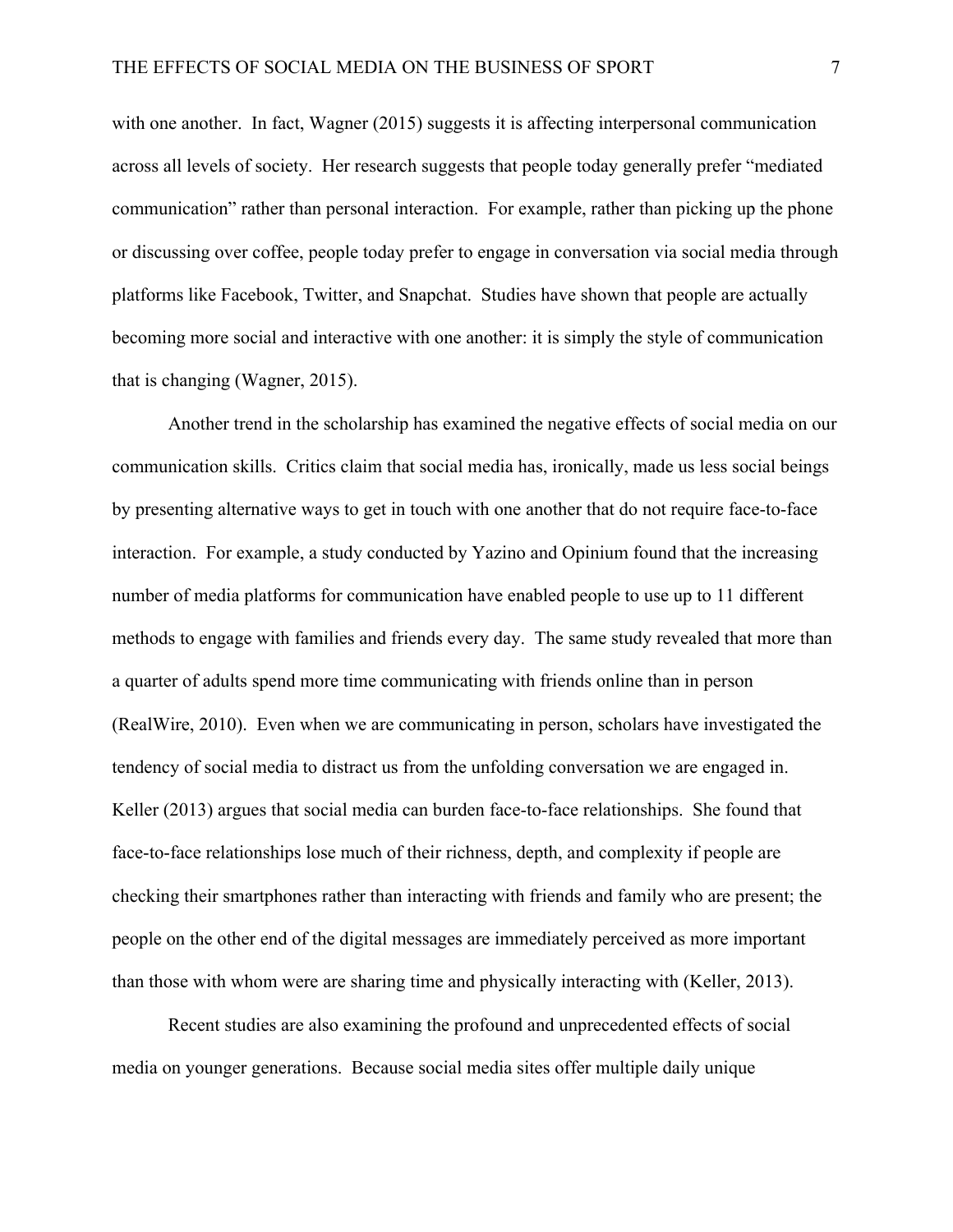opportunities for connecting with friends, family, classmates, and people with shared interests, research done in 2010 by O'Keeffe et al. suggests that routine engagement in various forms of social media has shown to benefit children and adolescents by enhancing communication, social connection, and technical skills. Social media participation can also offer adolescents deeper benefits that extend into their view of self, community, and the world, including: opportunities for community engagement, enhancement of individual and collective creativity, growth of ideas from the crafting of posts, increase in tolerance and respect through expansion of online connections from diverse backgrounds, and fostering individual identity and unique social skills (O'Keeffe et al., 2010).

Despite the aforementioned benefits of social media use in children and adolescents, scholars like Wagner have expressed specific concern for the current younger generations, whose only experience has been in a world of mediated communication. They are most at risk for failing to learn vital conversation skills because access to social media deters them from practicing various forms of verbal communication (Wagner, 2015).

#### **Journalism**

Given the development of influential social networks, individuals can produce, cooperate, and share their own media. Scholars like Glaser (2006) have examined what is meant by the concept of *citizen journalism*, and explained how journalism today takes many forms.

Scholars describe the concept of citizen journalism as people without professional journalism training who can use the tools of modern technology and the global distribution of the Internet to create, augment, or fact-check media on their own or in collaboration with others (Glaser, 2006). Now, mainstream media reporters and producers are not the exclusive center of knowledge on a subject – Glaser (2006) argues that the audience collectively knows more than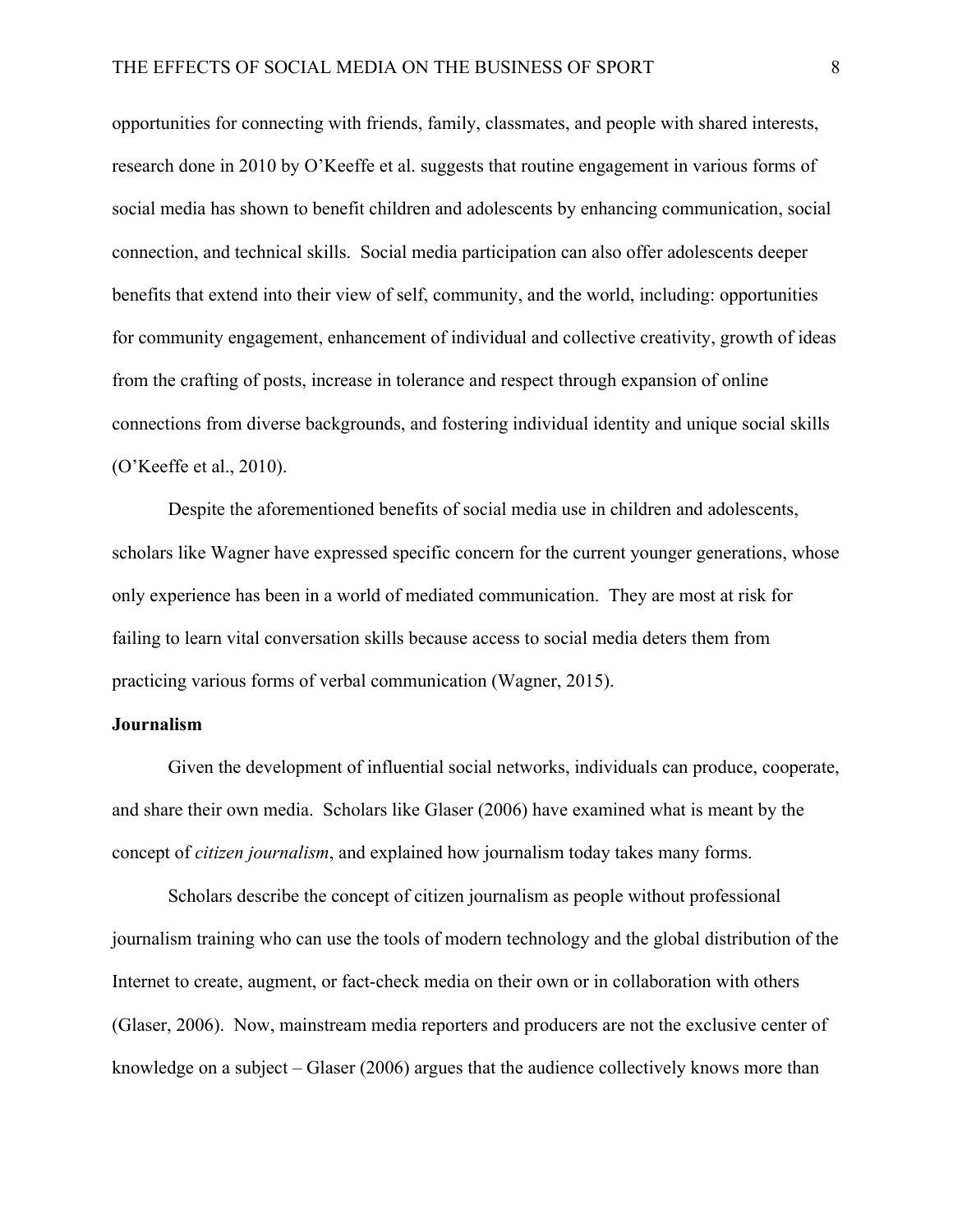the reporter alone. In fact, studies suggest that large media outlets are trying to harness the knowledge of their audience through comments at the end of stories they share online or by creating citizen journalist databases of contributors or sources for stories (Glaser, 2006).

Even if it does not go beyond simple observation at the scene of an important event, scholars consider nearly all forms of sharing information an act of journalism, including snapping a newsworthy photo of a significant event and sharing it on social media. With the presence of a variety of tools for capturing and sharing live events, research suggests the average citizen can now make news and distribute it globally, an act that was once reserved for established journalists and media companies (Glaser, 2006).

The term "citizen journalism" has not been embraced with open arms – in fact, Glaser's study suggests that it has been met with harsh criticism, especially from professional journalists who believe that only a trained journalist can understand the rigors and ethics involved in reporting the news. Glaser's study is significant because it begins to examine, at its core, how modern technologies have changed our preconceived notion of the concept of journalism.

Glaser's research can be further explained by a study conducted by Lazaroiu in 2014. Lazaroiu's research highlights the participation of the public in news production and sharing via social media, and examines and evaluates social media as a source of news.

Lazaroiu (2014) found that social networks are generally the place where news is broken first through user-generated content. In fact, the study suggests that journalists should use social media to break stories and enhance their individual profiles. In addition, Lazaroiu found that participatory media technologies have reduced the function of "gatekeeping" by journalists. Traditionally, journalists were in control of the dissemination of news, and thus were able to "gate keep" – inspect reality, filter information, and decide what news is to ensure the public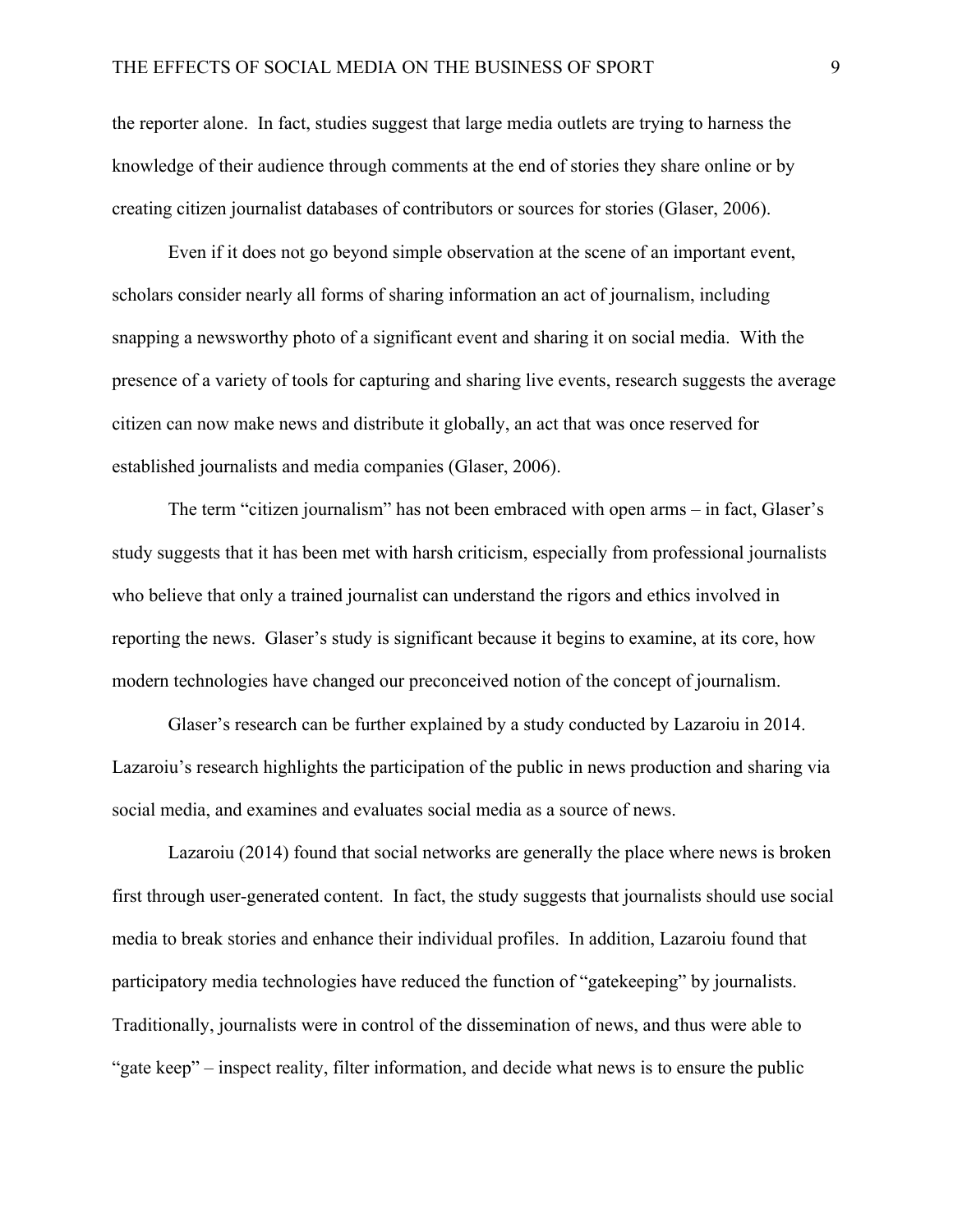received verified information (Lazaroiu, 2014). Now, social media allows citizens to be involved in the newsgathering and sharing process, which effectively bypasses the role of the middleman, or the traditional journalist. Lazaroiu's research suggests that news consumption today is characterized by grazing across various professional and citizen produced news content.

Another trend in the scholarship has examined the way social media has altered the flow of media. For example, it is now commonplace for ordinary people to become caught up in breaking news, and provide the first accounts of images, video and facts about the events unfolding around them. Thus, professional journalists now share jurisdiction over the news, since citizens are participating in the observation, selection, filtering, distribution, and interpretation of events. Hermida (2010) examines this recent shift in news and media coverage.

First, Hermida calls for a reexamination of the word "ambient" as applied to news and journals. The term "ambient" has been used in journalism to describe the ubiquitous nature of news in today's society. However, his research suggests the proliferation of news on digital platforms has intensified the presence of ambient news, making it easier for citizens to maintain an awareness of what is taking place in the world around them (Hermida, 2010).

Traditionally, audiences have been largely separated from the journalistic process, defined by Shoemaker, Vos, and Reese in their work *Journalists as Gatekeepers* as the selecting, writing, editing, positioning, scheduling, and repeating of information to become news (Shoemaker et al., 2008). However, much like Lazaroiu (2014), Hermida argues that social media has created a shift toward a more participatory media environment. Widely available digital channels for the distribution of content have replaced limited one-way channels. Thus, Hermida (2010) suggests non-linear, many-to-many digital communication technologies have transferred the means of media production and dissemination into the hands of the public,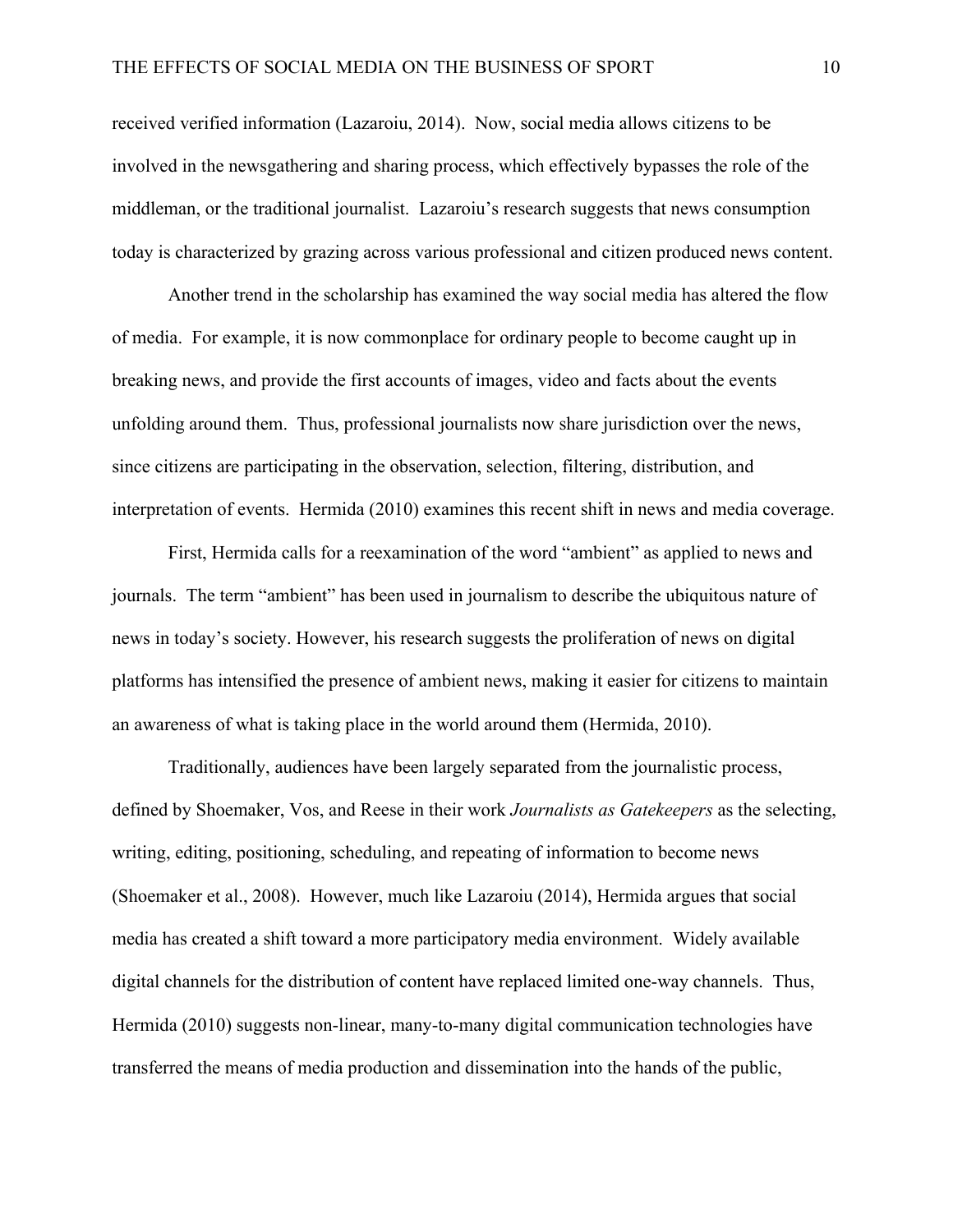redefining the relationship between the audience and journalists. This research is significant because it raises questions about who can be described as a journalist, and how journalism itself is defined.

Just because audiences have become part of the news process, does not mean citizens are necessarily producing journalism within the established framework of accounts and analysis through narratives, with the aim of providing accurate and objective portrayals of reality (Hermida, 2010). Instead, Hermida suggests that ambient journalism presents a multi-faceted and fragment news experience that is characterized by citizens producing small pieces of content that can be collectively considered journalism. His study acknowledges the audience as both a sender and receiver of information. Lastly, Hermida discusses the role that the social networking site Twitter has played in ambient journalism. Twitter has emerged as a significant platform for people to report, comment, and share news about major events, with individuals performing some of the institutional functions of the professional journalist. Traditionally, the journalist has been the mechanism to filter, organize, and interpret information and deliver the news in "ready made packages" (Hermida, 2010). This was only possible in an environment where access to the means of media production was limited. However, Hermida (2010) argues that the thousands of acts of journalism taking place on Twitter each day make it impossible for an individual journalist to identify the collective sum of knowledge contained in the fragments of information, and thus bring meaning to the data. In this way, social media platforms such as Twitter have completely altered the flow of news and information communication.

#### **Marketing**

Marketers have become increasingly interested in social media after Cone Communications, a public relations agency for consumer brands based in Boston, published a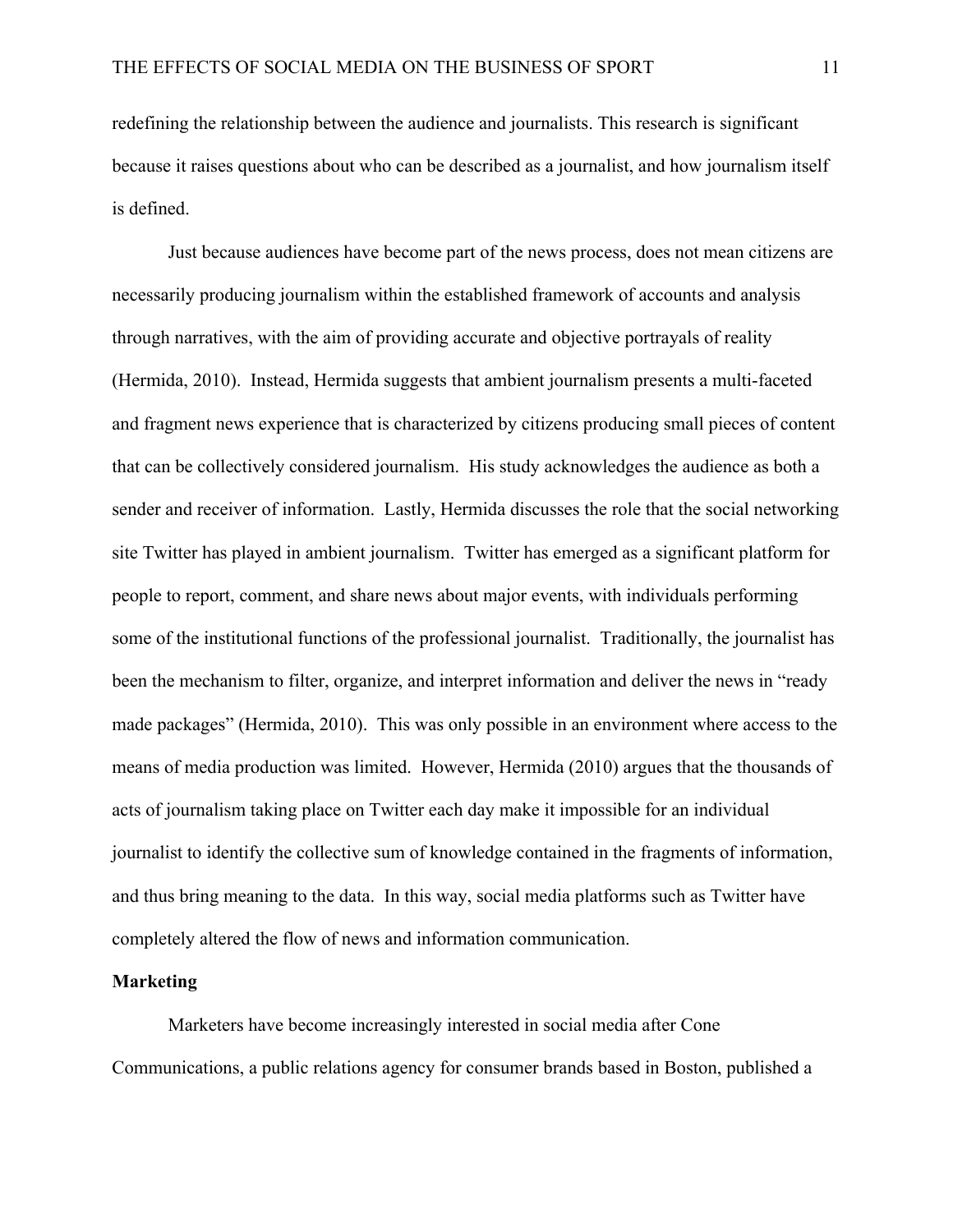study in 2008. The study shows that 93 percent of social media users believe that companies they buy from should have a presence in social media. It also suggests that 85 percent of social media users believe a company should not only be present, but also interact with its consumers via social media. In fact, 56 percent of users feel both a stronger connection and more satisfaction with the service received by companies when they interact with them through social media (Cone Communications, 2008). This research was groundbreaking at the time, as social media was just becoming popular and had hardly ever been the subject of research studies. The Cone Communications study provided marketers with a valid reason to begin examining the implications of social media on their marketing strategies.

Companies, organizations, and marketers utilize a wide variety of tools and strategies to communicate with consumers. Many of these strategies have become a solidified part of the *promotional mix*, one of the four Ps of the marketing mix that describes the standard methods that marketers use to interact with consumers, including all forms of communication an organization uses to establish meaning as well as influence the buying behavior that is present among existing and potential customers (Lake, 2016). These methods include advertising, personal selling, public relations, publicity, direct marketing, and sales promotion. Mangold and Faulds (2009) argue that social media should be considered a component of the promotional mix. First, Mangold and Faulds establish what is meant by *integrated marketing communications,* or IMC. The premise of IMC is rooted in marketers' attempts to coordinate and control various elements of the promotional mix to produce a unified consumer-focused message that broadly reflects the organization's fundamental values and achieves various organizational objectives (Mangold & Faulds, 2009). In other words, IMC attempts to unify all pieces of marketing communications to create a message that is consistent across all channels (West Virginia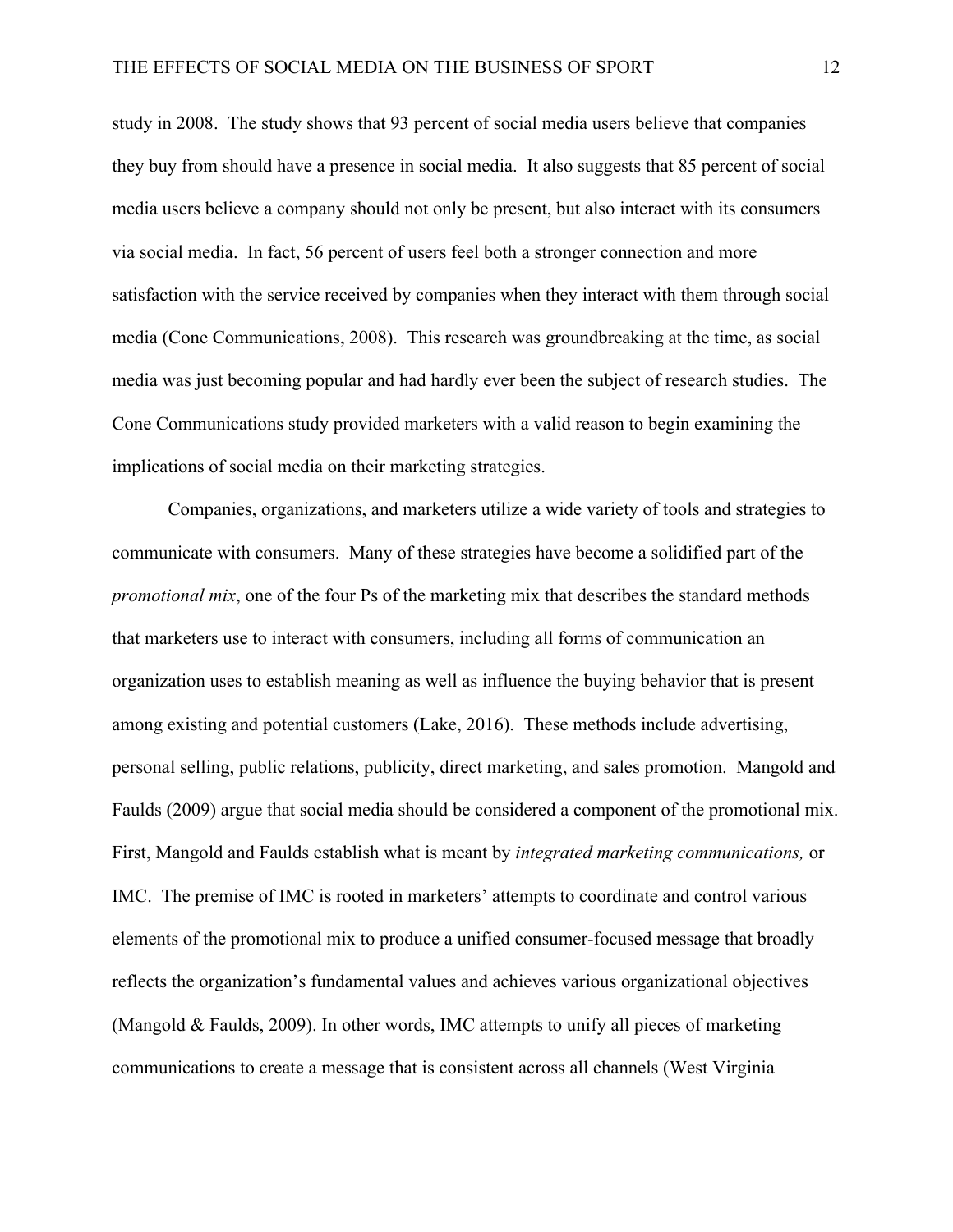University, 2017). Because of its ability to influence various aspects of consumer behavior – including awareness, information acquisition, opinions, attitudes, purchase behavior, and postpurchase communication and evaluation – Mangold and Faulds argue that social media should be considered a component of the promotional mix and therefore be incorporated as an integral part of an organization's IMC strategy (Mangold & Faulds, 2009).

Organizations use traditional IMC tools to talk to their customers. In this way, marketers possess a high degree of control over the communication process. However, social media has introduced a unique channel of communication in which customers can communicate with one another. Gillin (2007) notes that, according to conventional marketing, a dissatisfied customer would tell roughly ten people about his or her negative experience. However, he identifies in his research that such a statistic is out of date. In the new age of social media, customers have the tools to communicate with millions of other consumers virtually instantaneously. For this reason, Mangold and Faulds examine the particular impact of social media on IMC strategy. They note that the content, timing, and frequency of social-media based conversations that occur between consumers are outside managers' direct control. Contemporary marketers cannot ignore the phenomenon of social media because it has rapidly become the standard channel for consumers who are disseminating information on products and services. Thus, a recent trend in scholarship stresses that marketing managers must seek ways to incorporate social media into their IMC strategies and recognize it as a crucial and standard element of the promotional mix (Mangold & Faulds, 2009).

The ability to reach vast audiences, being placeless, having low cost, and the popularity of social media motivates marketers to take advantage of it in different ways, and recent studies are examining this. One way for marketers to utilize social media is to increase brand loyalty;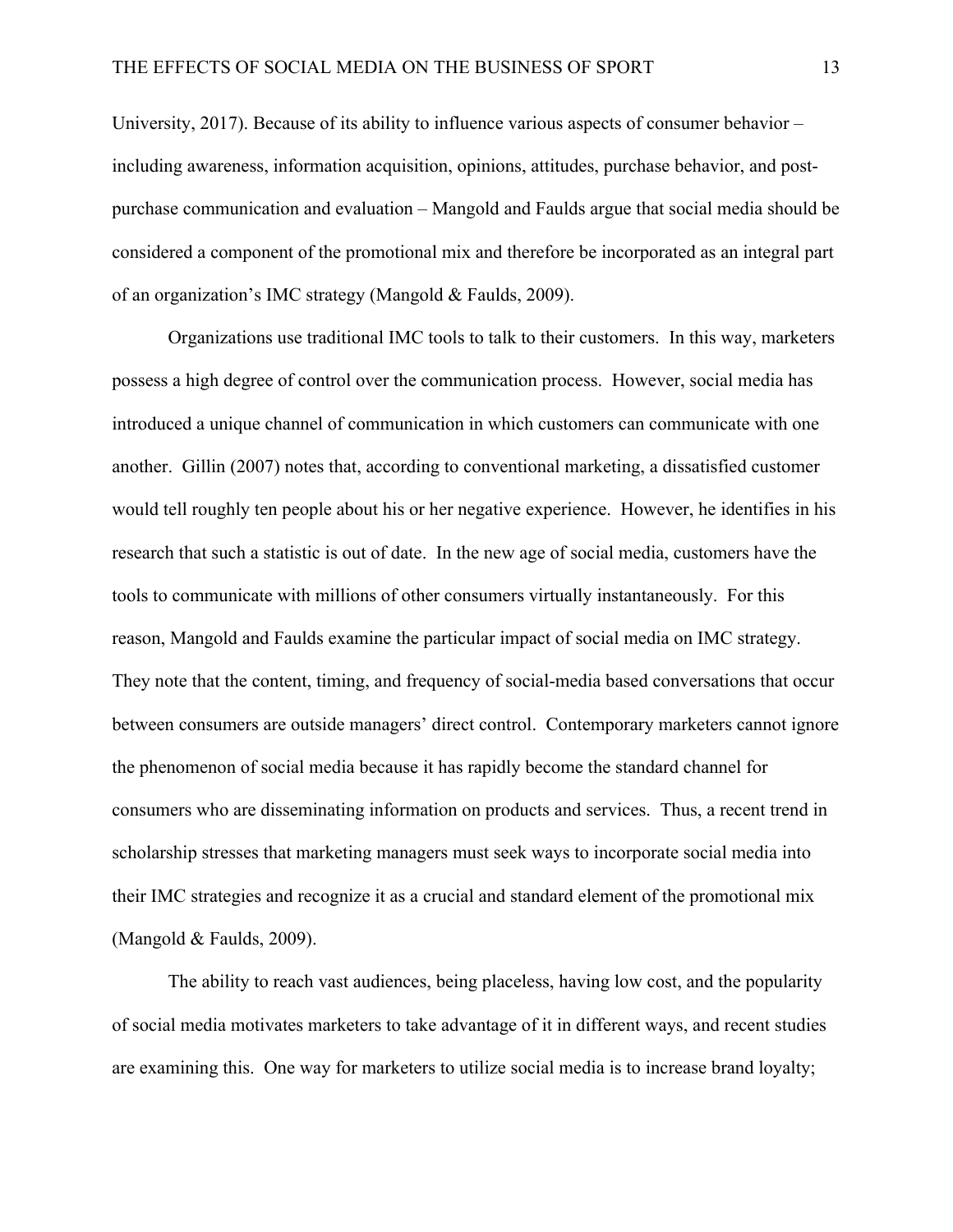social media provide a unique opportunity for brands to foster their relationships with customers. A study conducted by Laroche, Habibi, and Richard (2012) suggests that brand communities operating on social media can enhance brand trust and loyalty by improving customer relationships with the brand, other consumers, the company, and the products. Relationship enhancement happens as a result of information sharing, which decreases information asymmetry, reduces uncertainty and increases predictability of the brand. They found that brand communities based on social media facilitate feelings of community, usefulness, and information sharing, and thus strengthen the social bonds among members and other elements of the brand (Laroche et al., 2012). Because of the way it can enhance brand loyalty, scholars argue that social media is an ideal environment for businesses to reach their customers.

A study conducted by Erdogmus and Cicek (2012) also evaluates the impact that social media has on increasing brand loyalty. The aim of their study was to understand the effect of social media marketing on brand loyalty formation from the perspective of the consumers. Previously, marketers used various traditional means to maintain the brand loyalty of their customers, including brand elements, classical marketing mix variables, events, sponsorships, and one-to-one marketing activities. However, Erdogmus and Cicek were quickly able to establish social media as a new, rapidly growing platform for building relationships with customers and forming a positive image of the brands in consumers' minds. Results showed that advantageous campaigns on social media were the most significant drivers of brand loyalty, followed by relevancy of the content and the popularity of the content among friends (Erdogmus & Cicek, 2012).

In order to run an effective social media campaign and garner brand loyalty, Erdogmus and Cicek found that companies must carefully consider the benefits, values, and advantages the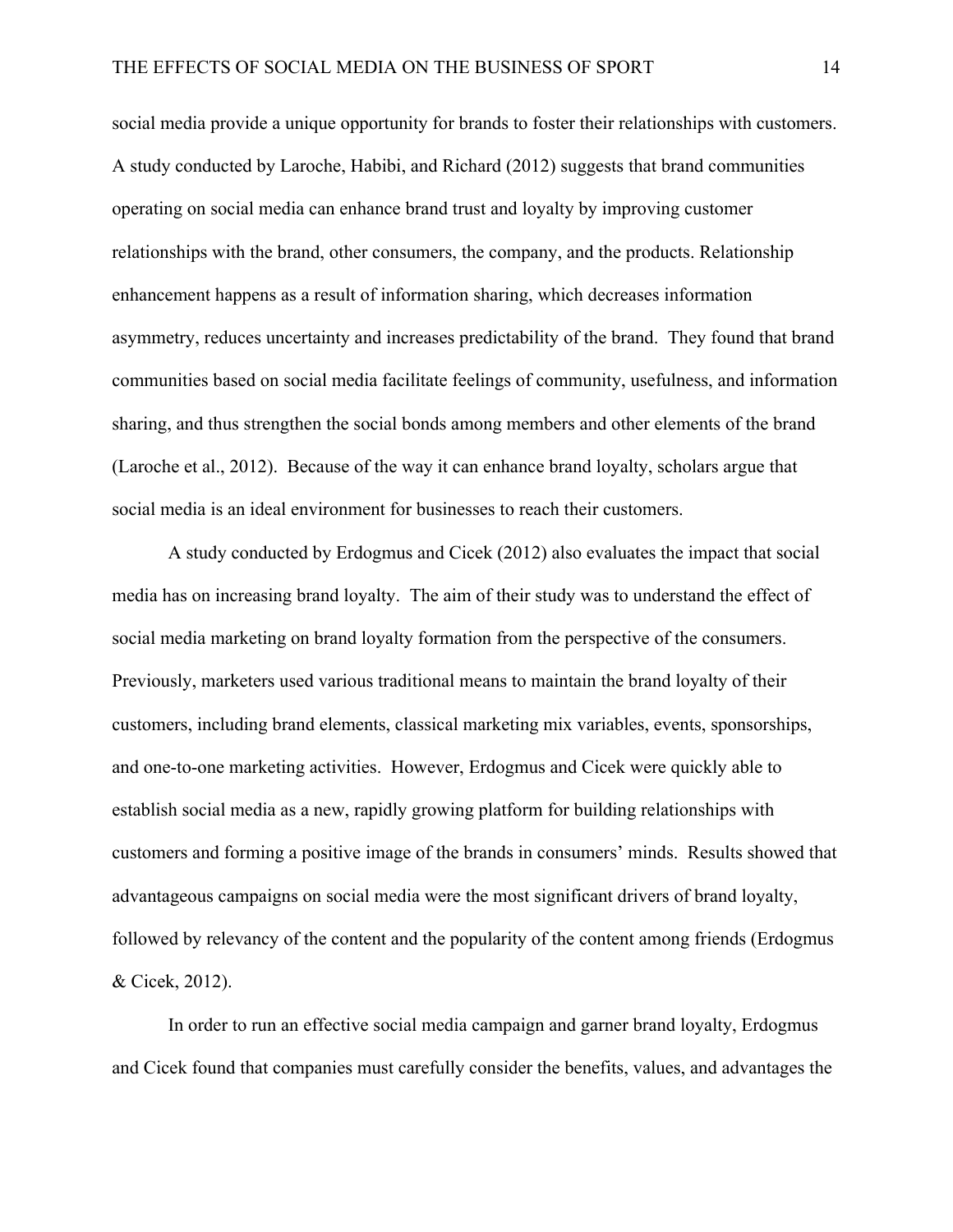campaign offers to consumers. The conclusion also indicated that brand loyalty is positively affected by the different social media platforms and applications that the brand has to offer, suggesting that consumers look for creative reasons and a variety of ways to engage with brands. This aspect of their research is important because it offers concrete evidence to back up scholars' claim that companies should focus on creating more engaging, participative, and interesting applications and content on social media to draw their customer's interest (Erdogmus & Cicek, 2012).

Lastly, Erdogmus and Cicek discussed the relevancy of social media content and the significance of social media popularity. They determined that relevancy is the second most important factor affecting brand loyalty. Therefore, their research suggests that it is critical for companies to be in-tune to the sociocultural environment of business, which is comprised of consumers' interests, the activities that they participate in, popular perspectives, and their lifestyle. This will ensure that content being shared on social media is as relevant as possible to the targeted consumers, which in turn will likely increase social media engagement. Because the impact of word-of-mouth marketing in online environments is extremely significant, Erdogmus and Cicek also determined that the popularity of social media content among friends increases brand loyalty of the consumers. Their research suggests social media users will favorably respond to incentives provided by companies to spread the word about their presence and campaigns by sharing the companies' social media content among their peers (Erdogmus & Cicek, 2012).

Another wave of scholarship has recently examined the effect of social media on public relations. Papasolomou and Melanthiou (2012) conducted a study that aims to identify and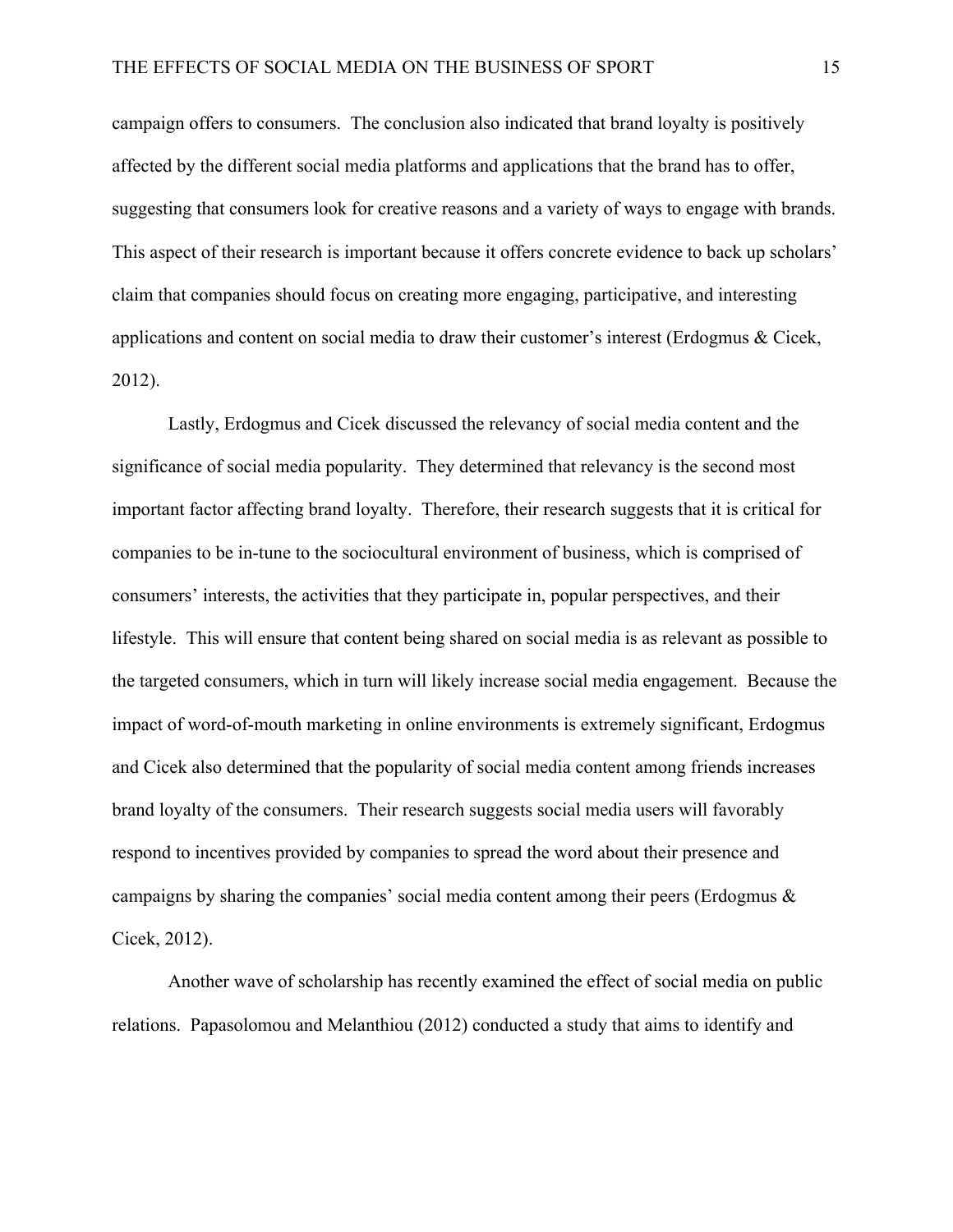discuss the growing popularity of social media and explore its potential impact on marketing practices, especially marketing public relations.

Papasolomou and Melanthiou examine the concept of *marketing public relations,* or MPR. MPR refers to public relations activities designed to support marketing objectives such as raising awareness, informing and educating target audiences, gaining understanding, building trust, giving customers a reason to buy, and motivating consumer acceptance (Papasolomou & Melanthiou, 2012). Their research suggests MPR involving social media is centered on creating talk about a product by encouraging intermediaries (connectors) such as traditional mass media, the electronic media, or individuals to voluntarily pass a message about a product or company to their audience of businesses or consumers. The study suggests that social media MPR adds a unique dimension to the communication process by engaging parties other than the traditional marketer and the receiver. Social media gives an opportunity for marketers to create a buzz about a company and its products by connecting with people through dialogue, which is much more personal, honest, and genuine. Papasolomou and Melanthiou's research is significant because it implies that MPR enabled by social media gives companies the potential to create stronger bonds with customers, create more positive customer attitudes, and enhance the reputation of the firm (Papasolomou & Melanthiou, 2012).

Research has shown that social media carries immense marketing power for companies and business. This marketing power can be applied to various types of organizations, including those in the sport industry. The growing presence of social media has important implications for sport marketers, who must understand how it is affecting the sport business and what new opportunities exist to reach to fans. However, extensive research has yet to be done on the effect of social media in the sport industry; the present study will be participating in the beginnings of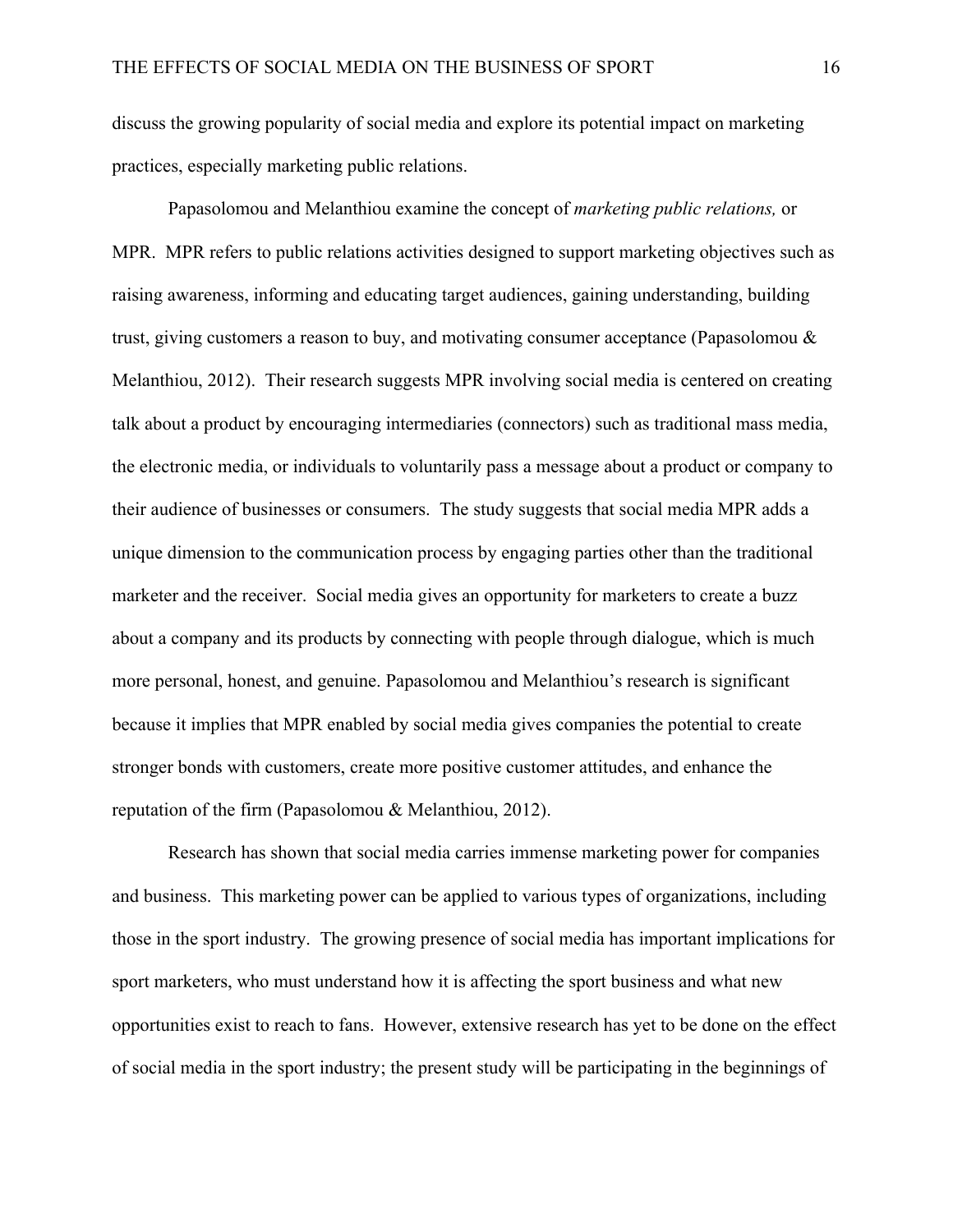this conversation. The goal of the present thesis is to examine the way in which social media has revolutionized three major components of fan engagement: immediacy, intimacy, and accessibility. It then examines how important it is for sport organizations to adopt social media marketing strategies in order to stay relevant in the sport world and to continue to expand and strengthen their fan base.

#### Methodology

The focus of my research was to analyze and examine the effects of social media on sport. Specifically, I studied how social media has changed the immediacy of sport consumption, the intimacy between fans and their favorite athletes and sports teams, and the accessibility of sport games and information to fans. Immediacy, intimacy, and accessibility were the focus of all questions asked and explored. My means of accomplishing this were two fold. First, I conducted an interview with the Digital Engagement Specialist of the Boston Bruins, a professional hockey team playing in the National Hockey League. Second, I analyzed the results of a survey asking participants to describe their social media habits as they relate to sports. While doing so, I paid close attention to the implications an increased presence and use of social media by fans and other sport organizations has on sport marketers.

The interview was conducted over the phone on November 27, 2017 with Boston Bruins and TD Garden Digital Engagement Specialist, Kelsey Ohman. Ohman was hired about three years ago as the Digital Engagement Specialist, a new role created by the team and TD Garden. Ohman's job is to take the Bruins social media – otherwise referred to simply as "social" – and put it into the perspective of the fans, all while giving it a better strategy and overarching alignment with the team brand. In the past, there was no one to help with content and fan engagement from a digital marketing perspective, so Ohman is now the primary individual who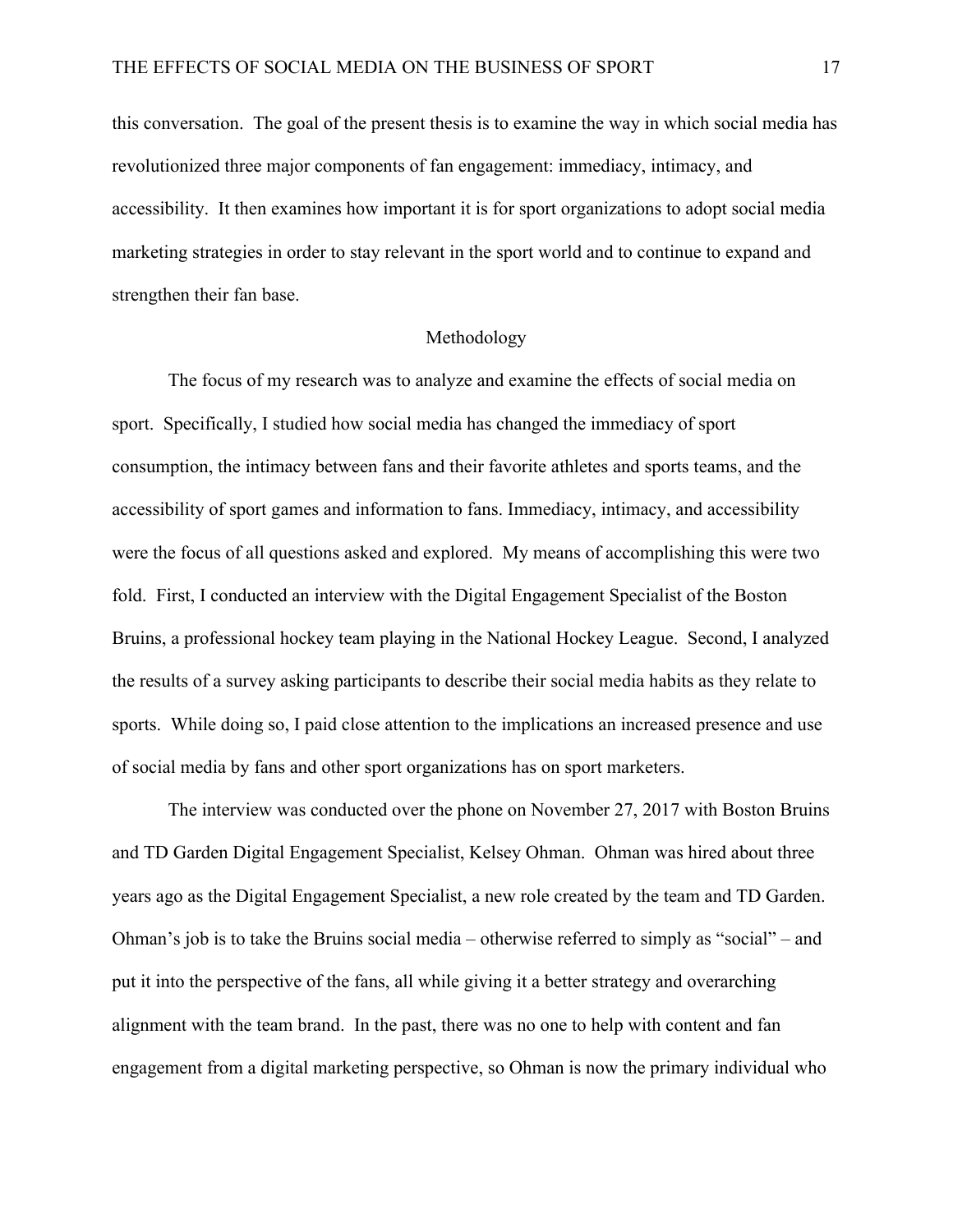works on marketing initiatives and all related social content, involving but not limited to community relations, ticket sales initiatives, and brand campaigns.

Ohman explained that she shares ownership of the Bruins social channels with the Bruins PR team. The PR team is responsible for live-tweeting and all other in-game coverage including goals and play-by-play, as well as practice updates, press releases, and media availability. During games, Ohman works with a remote photographer to get footage that can be used by the PR team. Ohman also provides the PR team with tools to make engaging content. For example, she provided them with a tool to build a visual starting lineup (instead of it being posted in plain text) and goal graphics. Ohman also plays a role in customer service on social channels, looking for questions and issues that can be answered and resolved. Lastly, as a part of fan engagement, Ohman looks for "delight opportunities" for fans, like bringing a small birthday celebration to someone in the audience.

This interview was recorded and lasted approximately one hour. This portion of data collection was qualitative because I used Ohman's testimony to analyze *how* social media has impacted sport; a quantitative analysis of statistics from a survey discussing social media usage in relation to sports is one thing, but talking directly to a professional sport marketer allowed me to gather information directly from the source. For a full list of questions and topics discussed, see Appendix A.

I developed a 25-question survey that asked participants about their social media habits regarding sports content. This survey was conducted through Google Forms and responses were submitted anonymously. The survey was closed after being open for one week, and collected a total of 108 responses from participants ages 17-27. Approximately 60 percent of respondents were female, and 40 percent were male. It was distributed electronically to current Assumption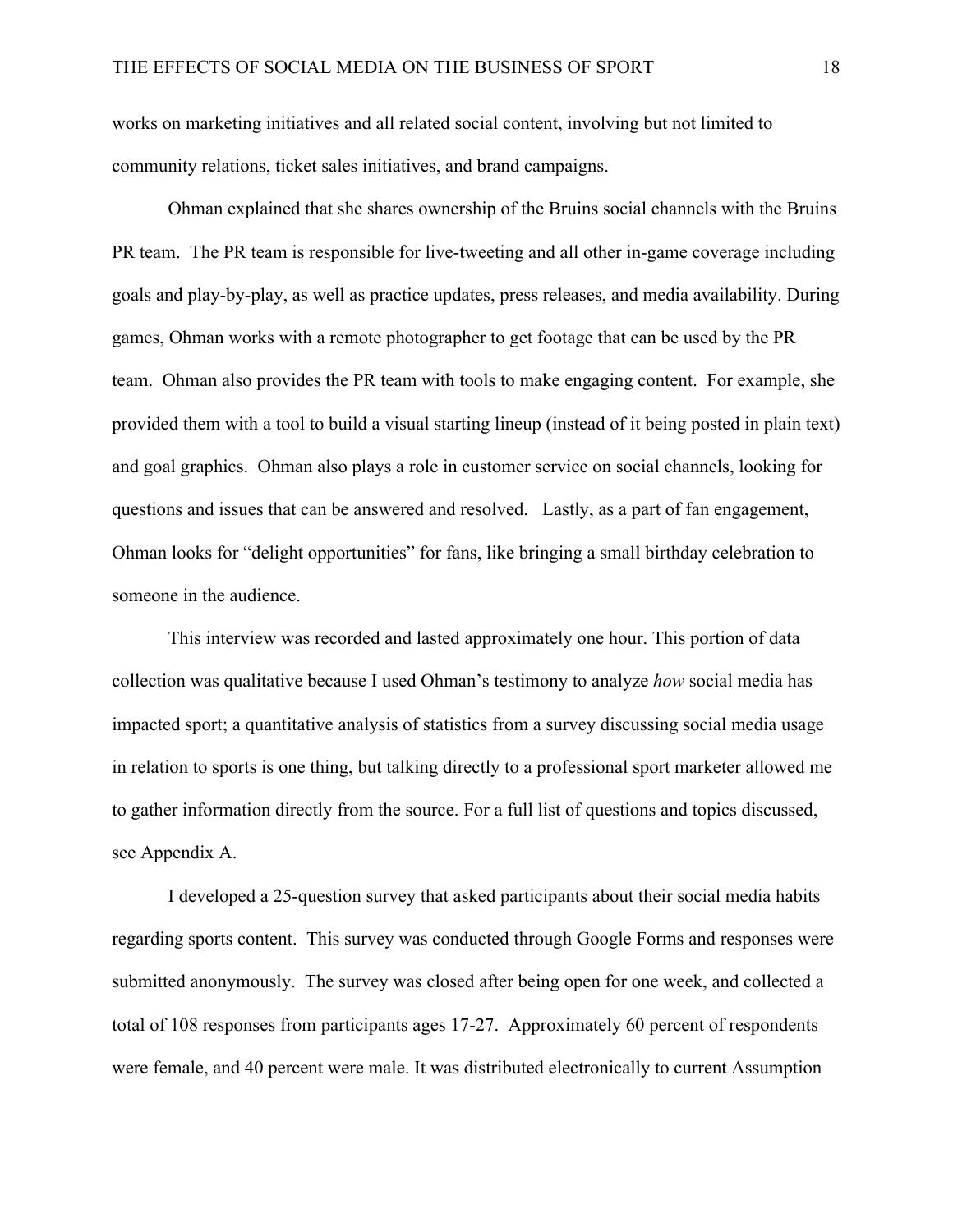College students via Facebook, email, and text – especially Assumption College seniors because the Assumption College Class of 2018 Facebook page was a readily accessible resource. Professor Elizabeth O'Hara, a sports professor at Assumption College, sent an email out to all students enrolled in sports classes this semester, encouraging them to take the survey. In addition, I was able to send the survey to friends who are currently attending other college/universities or working full time.

When discussing various social media platforms, the survey only mentioned Facebook, Instagram, Snapchat, Twitter, YouTube, and Reddit. I chose these platforms because, based on research and personal experience, these are the social media sites that are the most applicable and useful to sports fans. If appropriate, questions included an "other" option where participants could list a different social media platform if applicable. For a full list of survey questions, see Appendix B.

#### Research

Social media has changed the way the world communicates, receives, and processes information. This is true in many aspects of life – and none more resounding than the sport industry. Through social media, athletes and teams have acquired unique broadcasting capabilities that are changing the ways that sports media is produced and consumed. This thesis examines how social media has changed the immediacy of sport consumption, the intimacy between fans and their favorite athletes and sports teams, and the accessibility of sport games and information to fans.

#### **Immediacy**

Social media has enabled sports teams to disseminate information into the hands of fans nearly simultaneously as the action unfolds and news breaks. Fans now have immediate access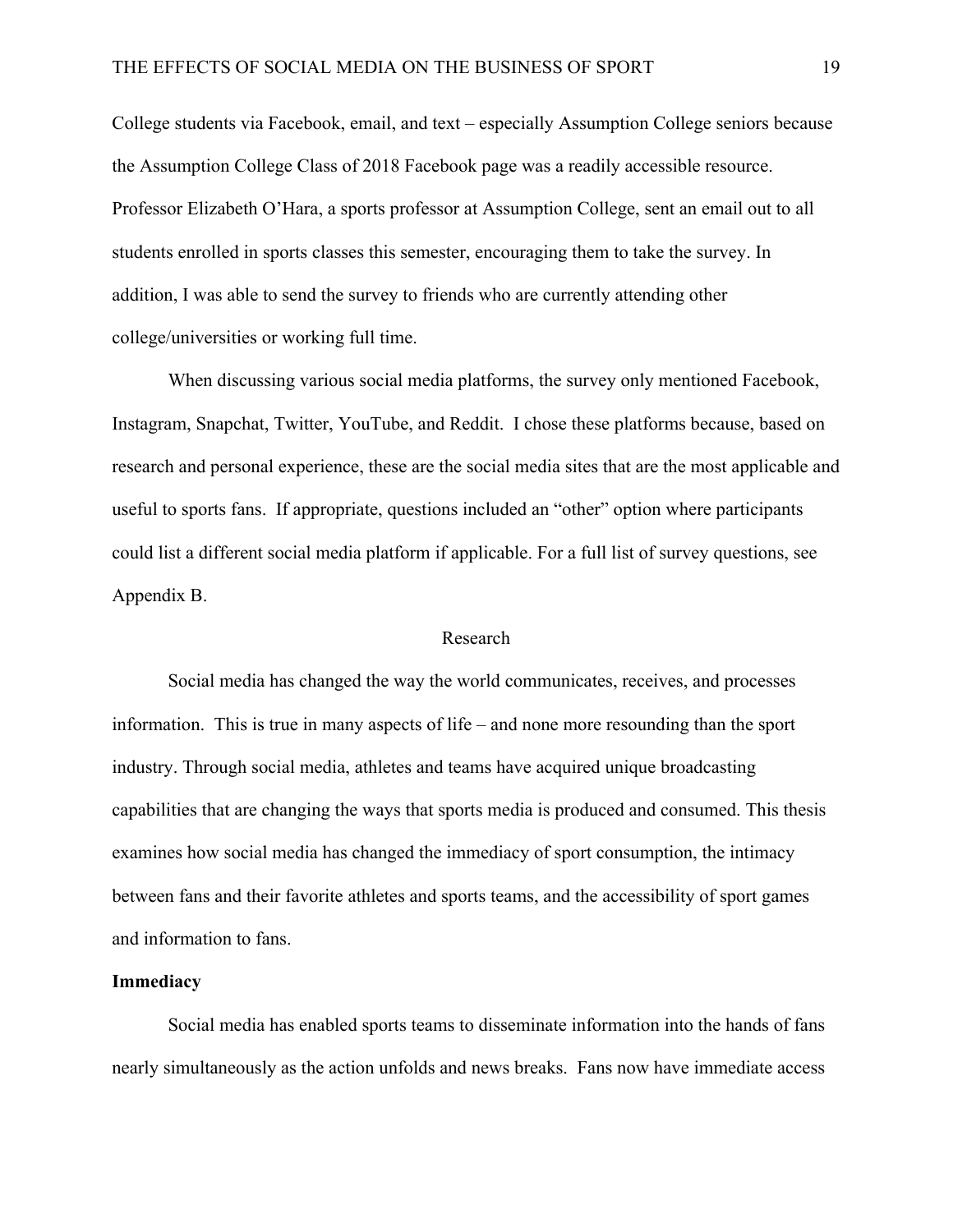to an unlimited wealth of information, scores, and highlights. In fact, survey results indicate that 32.2 percent of respondents that follow teams and athletes on social media do so primarily for breaking news (trades, injuries, etc.). Because fans demand such information immediately, sports teams must be able to meet their needs by providing it in an efficient manner. Ohman described just how important communicating news quickly is in the sport industry, specifically for the Boston Bruins. "Immediacy – that's a huge one for us, especially with any news or game coverage in general," she explained. "Part of our social strategy is to be quick, to be the first [to release information], and to be a reliable source." Ohman recognized that fans seek information as quickly as they can receive it, so sports teams need to be prepared to deliver it immediately, especially during games. Ohman explained that her team will often make social content and develop a plan of how to execute it in advance, so by the time the puck drops on a game night, Ohman and the Bruins PR team have content readily available to post right away. Other NHL teams prefer to wait and get footage from the particular goal that was just scored before posting it on social. "That might take two minutes, and that's two minutes we don't want to wait," Ohman said. Even in such a short amount of time, others can get their hands on the information and share it, whether it is other beat reporters or fans. "We want to make sure we are the first [to share the content], so it's crucial to have everything prepared in advance so it's easy to execute."

An example of pre-developed social content is the Bruins starting lineup graphic. In the past, the Bruins only included information about the starting lineup in the graphic. This year, they wanted the graphic to convey information about every line, and not just the starting line. However, lines change game-to-game and such information is usually not available until warm ups, which leaves the Bruins graphic design team very little time to create content from scratch. As a solution, Ohman and her team created a tool that would allow them to "fill in the blank"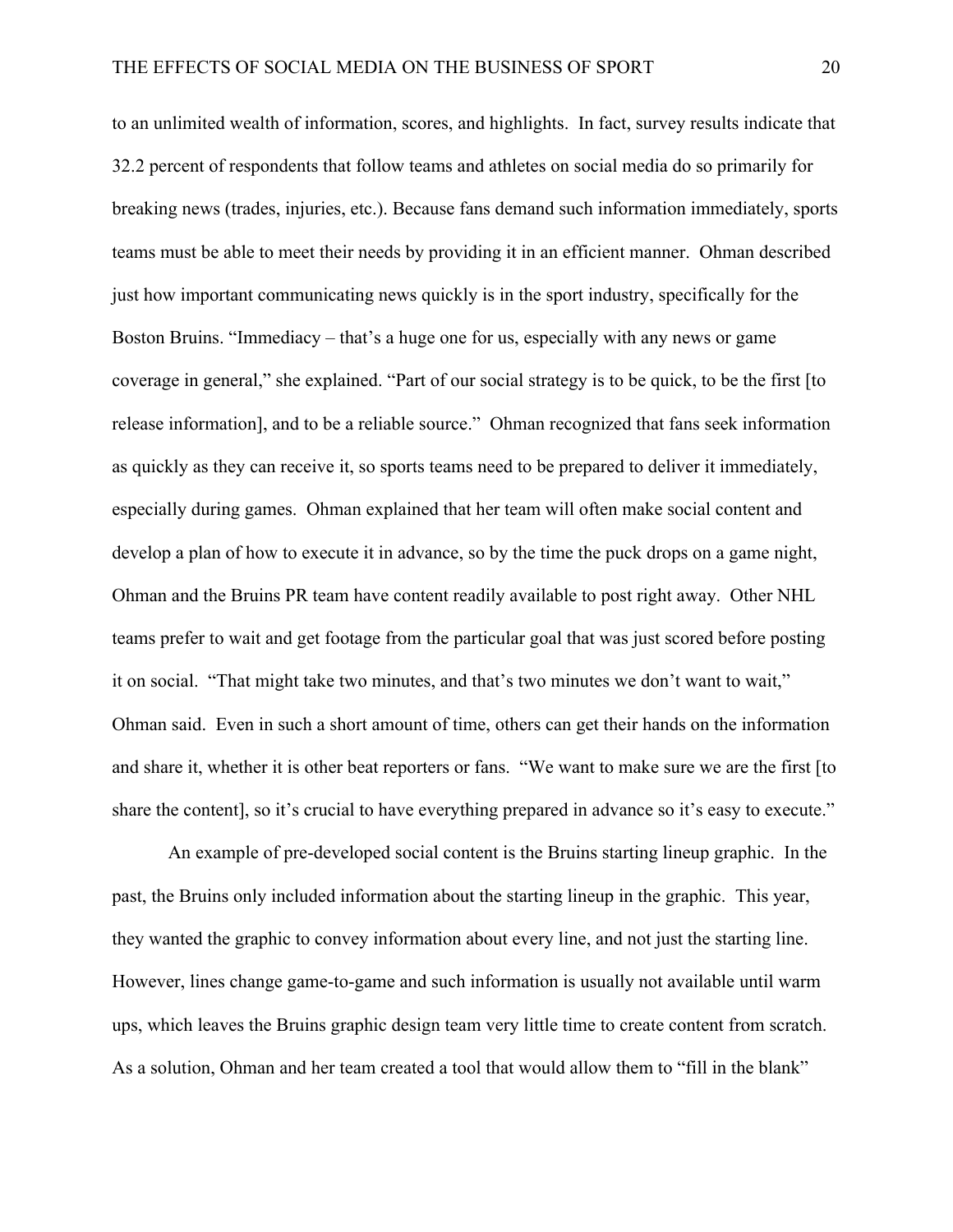with the proper player information on the predesigned graphic, enabling them to create the graphic as a custom build during warm ups and effectively publish an engaging graphic immediately.

While it is essential to prepare content ahead of time, such preparation can create the challenge of keeping content refreshing. It is a "tricky balance," Ohman explained, to be the first to release content, but to also keep it engaging. Sometimes, sponsorship activation can help keep content new and intriguing. For example, the Bruins are currently partnered with EA Sports, a creator and developer of sports video games. As part of the sponsorship, after almost every Bruins goal scored, the official Bruins Twitter account (@NHLBruins) tweets a GIF of the goal scorer celebrating in the EA Sports hockey video game, NHL 18. "We work with sponsors like EA Sports to create a campaign that is both beneficial to their business endeavors and is still engaging [for our fans]," Ohman said.

Such engaging content can be delivered to fans in a variety of ways. Some fans access this content by simply checking their social media apps. Survey results indicate that 41.6 percent of respondents check social media for sports updates one or more times daily, while 37.9 percent check it once or a few times per week. This means that nearly 80 percent of respondents turn to social media for sports updates. Some fans have social media notifications turned on for specific sports teams and athletes, meaning they will receive an immediate alert every time a designated account posts or shares new content. Of those 80 percent that turn to social media for sports updates, approximately 30 percent have notifications turned on for particular sports teams and athletes. Social media notifications are an effective way for fans to ensure they are alerted of new content as soon as it is published, which only emphasizes how social media has increased the immediacy of sport consumption.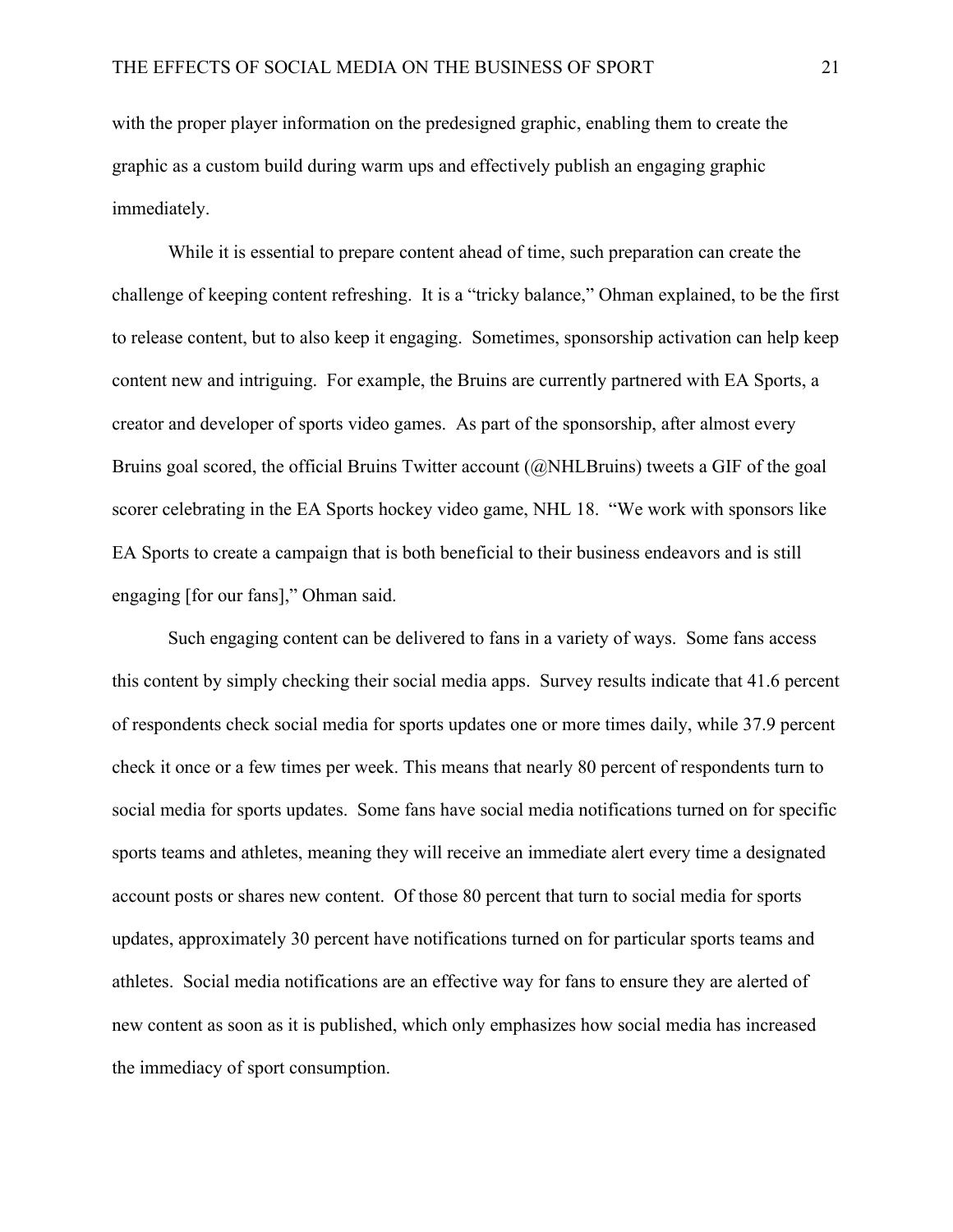Because social media is all about speed and immediacy, Ohman identified the need for the Bruins to continuously monitor content. The Bruins use a tool called Spredfast to monitor all social conversations. Ohman receives a trigger email from Spredfast if a player's tweet gets a significant amount of retweets or engagement. "That could be good or bad," Ohman notes. Similarly, if the Bruins verified Twitter account reaches a certain threshold of mentions, Ohman will be notified. "It's more of a proactive measure, just to make sure that we're aware of what's happening, just because social does move so quickly."

#### **Intimacy**

Fans are capitalizing on the interactivity offered by social media channels to directly engage with athletes and sports teams. Social media has created significantly more opportunities for fans to directly communicate with athletes and teams, without a third party intermediary. In addition, fans can access athletes and teams when it is personally convenient, and generally have free reign over message content. In fostering this communication, fans feel closer to athletes and teams, leading to an increased sense of participation, fan investment and eventually team loyalty.

The Boston Bruins like to interact with their fans over social media because such interaction fosters close fan-team relationships. "When fans talk to us and have a genuine interest in sharing something like a new jersey they got, we definitely like to engage and favorite that," Ohman said. Social media also enables the Bruins to create surprise and delight opportunities for fans in attendance at a game. For example, if someone is celebrating a birthday at a Bruins game and tweets about it, the Bruins can get that fan's seat location and deliver something special to them in person. "[By being active on social], we let fans know that we're listening to their conversations and that we're excited to be celebrating with them."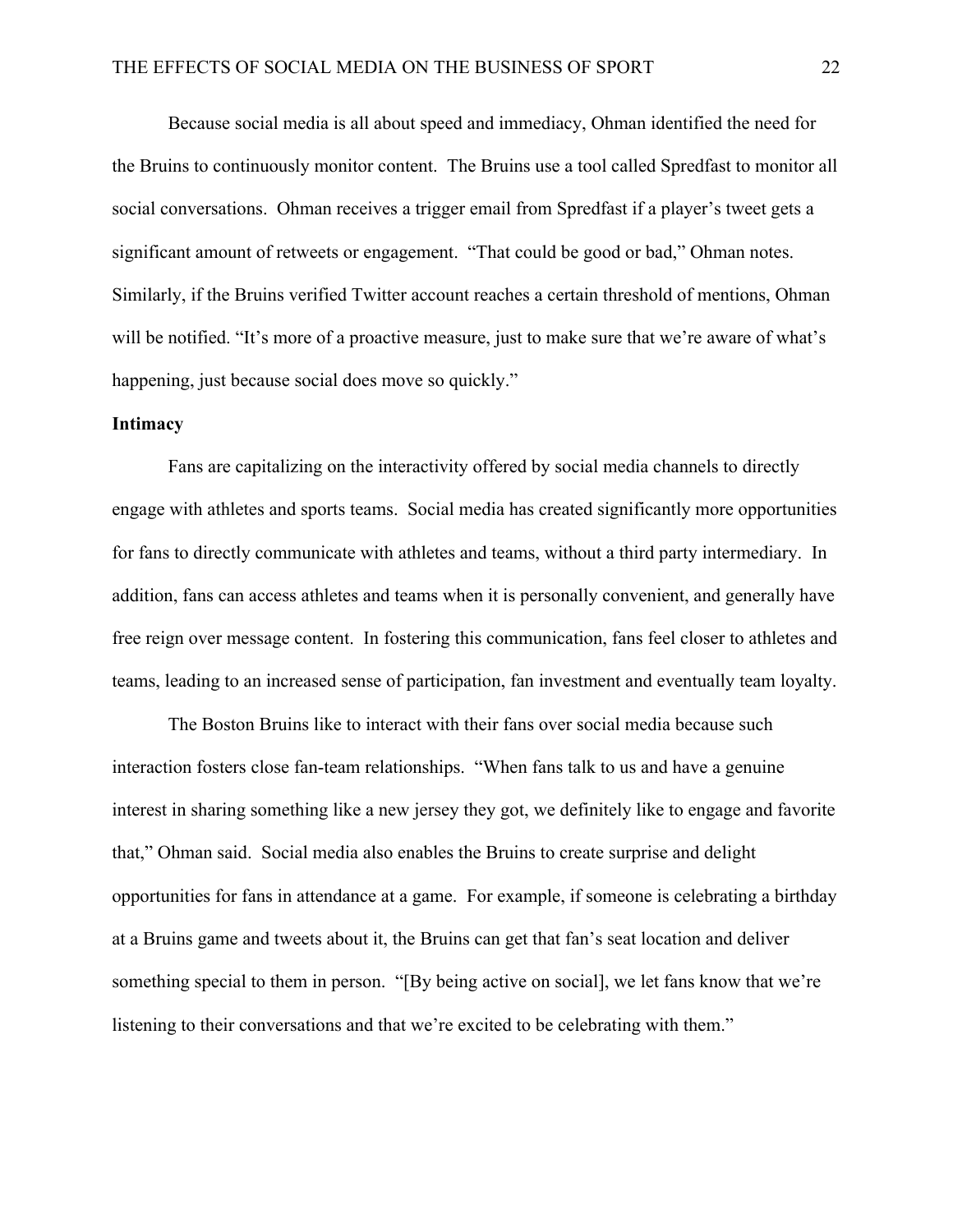Social media also allows teams to show their fans how much they are appreciated. Last year in partnership with TD Bank as a part of "TDFansgiving," the Bruins gave out 100 custom prizes to fans on social that had tweeted about the Bruins during the year in some sort of positive way. For example, one particular girl drew an amazing piece of fan art of a player and shared it on social media. The Bruins printed out her picture, had the player sign it, and sent it back to her. "Social really helps us engage with those fans and just let them know that while we aren't able to answer every post that they send us, we are often looking and letting them know that they've been heard." A small gesture made possible by social media secured the Bruins another fan for life.

Not only can fans directly interact with their favorite teams, but they can also interact with their favorite players. "As we're getting younger players on the team, we're seeing them use social a little bit more," Ohman said. These young players are often more active on social as well. Social enables fans to talk directly with players and teams, which provides them with insight into a whole new side of sports that was not visible before. "It's nice that fans can engage with players and when they do engage back, I think that's definitely great and something that I love to see on social." Survey findings indicated that over 20 percent of respondents had a verified team, player, or sports figure interact with them on social media. "It's a very unique thing that social can offer," Ohman added.

Social media provides the channel for fans to closely interact with teams and players, but it can only work effectively if the content being distributed is friendly and engaging. "At the end of the day, fans love game content. If we tweet out that we won and there's a highlight with the winning goal, that is going to perform really well no matter what," Ohman said. But she also identified a need for behind the scenes content so fans can feel even more connected to their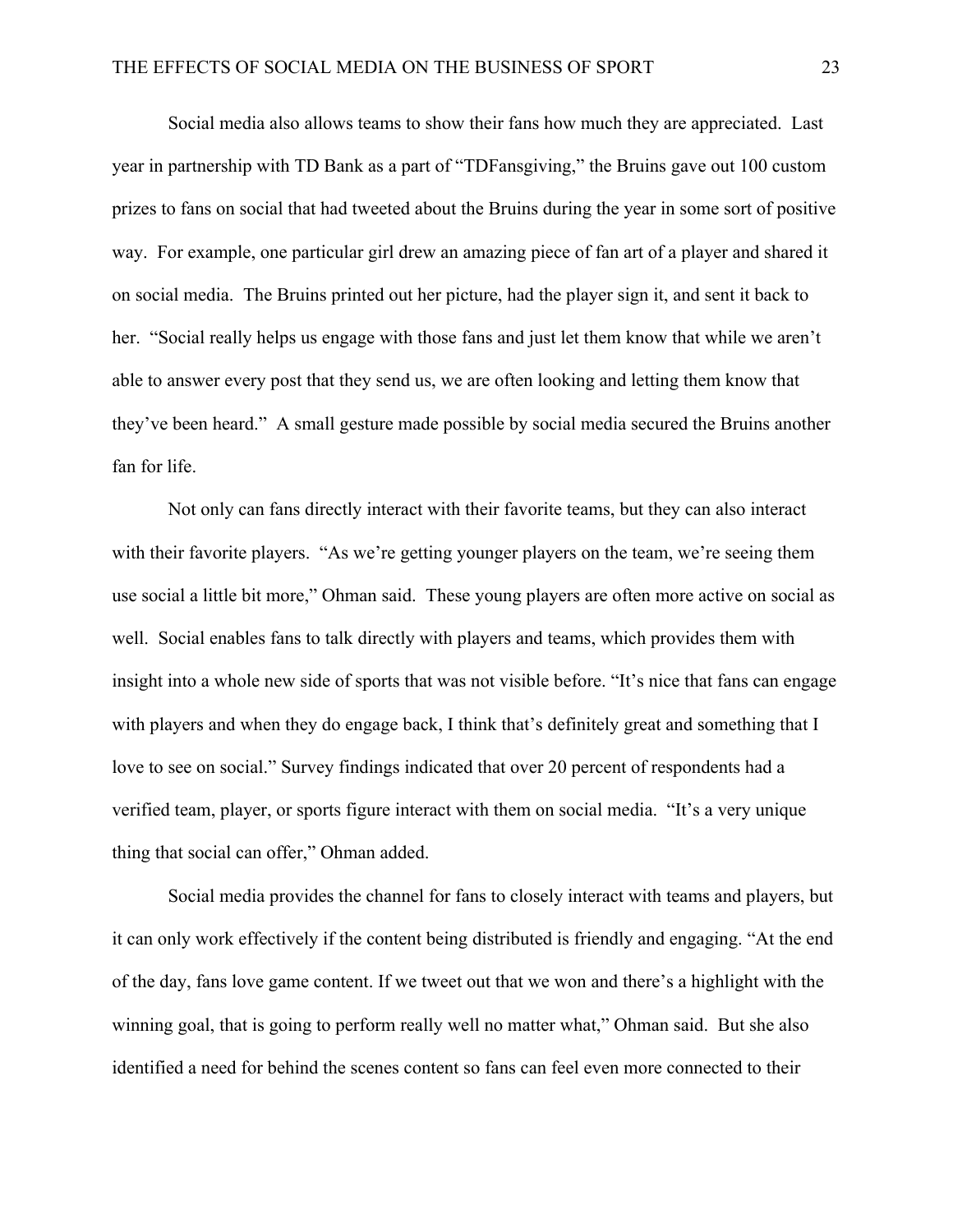favorite players and teams. Ohman explained that a key component of the Bruins social strategy includes sharing information about players and their lives off the ice so the team as a whole is more accessible and approachable. "Our team has a reputation in the city as being very down to earth, regular folk in Boston. It's definitely part of our brand, so we like to share that."

#### **Accessibility**

With social media, any sports fan has access to a digital world of information, in-game highlights, statistics, scores and direct connections to athletes. According to the survey, nearly 80 percent of respondents follow their favorite athletes and teams on social media, which demonstrates that such information is easily accessible for most sports fans.

It is important to recognize that spectators do not have to be sitting in front of a TV or have tickets to a game in order to stay updated. Instead, viewers can have access to immediate updates during games from social media from almost any physical location, bringing them closer to the action regardless of proximity to the rink. "Social media let's you experience the game in a different way, even if you're not necessarily in a stadium or an arena," Ohman recognized. "Even if you are [in attendance at a game], having that extra screen and channel is definitely a new thing that social brought to the table."

Since fans are now "watching" games through social media, it is important for teams to try to convey that in-game experience to them in different ways. "What we try to do, specifically on Twitter, is bring the in-game experience to social," Ohman said. The Bruins social strategy includes integrating in-game elements, like posting pictures of fans in the crowd that ordinarily would have appeared solely on the jumbotron. "We try to bring more visual elements into our coverage so it's not just giving [fans] updates, but giving them an experience too."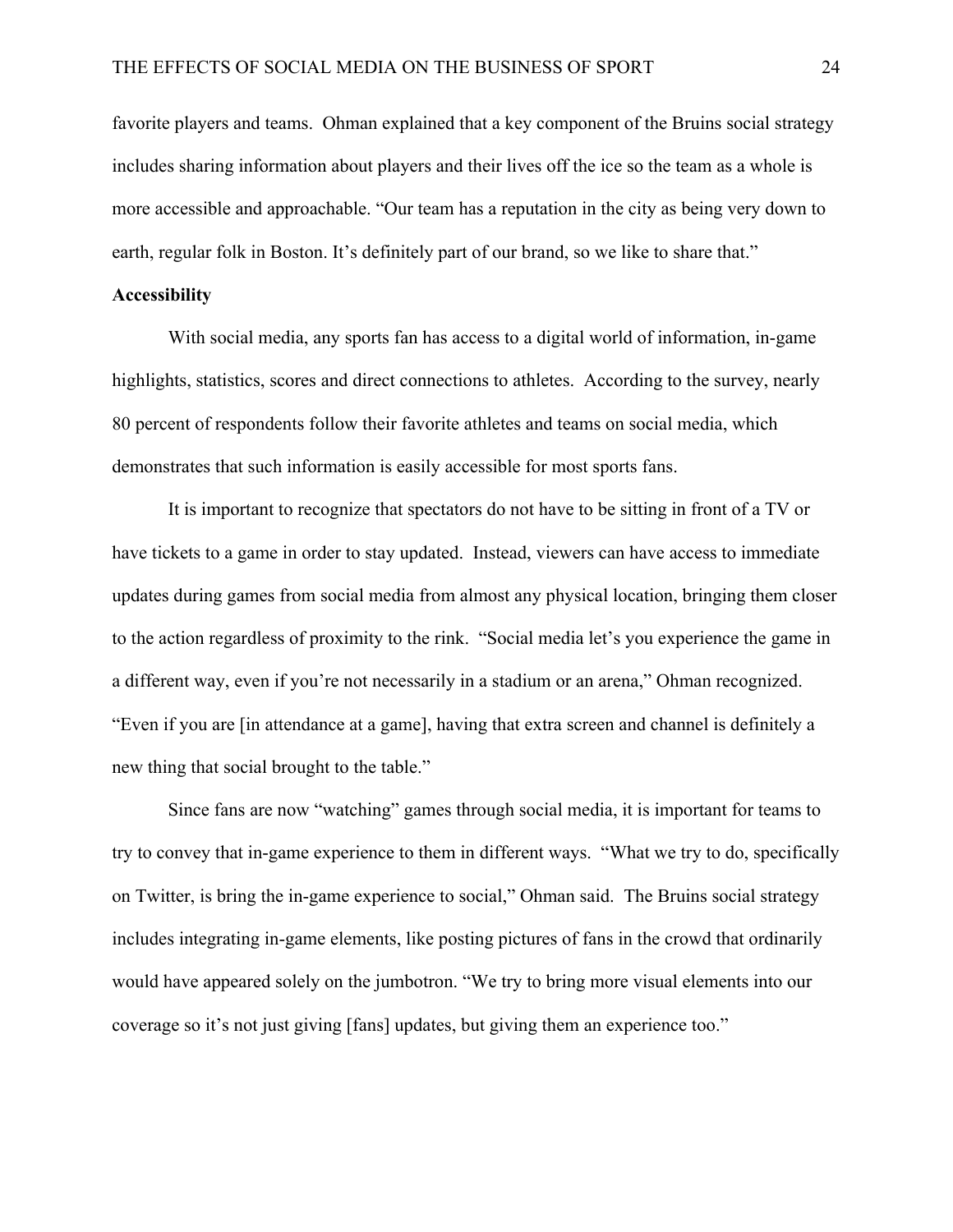Accessibility also includes the important component of reach. Although the Bruins are based in Boston and have fans primarily in New England, Ohman noted that everyone who has access to social media has access to Bruins content. "We definitely see a lot of conversation from all over the country and all over the world during games. It's people who aren't in the market to get NESN or even NHL TV," Ohman said.

Knowing that teams can reach millions in a single post changes the way social media has been done in the past; teams must actually consider sending specific messages to a narrower, more targeted audience. For example, if a Bruins game is going to be played as scheduled despite a snowstorm, the Bruins do not need to blast that to their whole social following because they would unnecessarily be reaching people everywhere, even people outside the country who would not be attending a game in Boston. Instead, Ohman said that is something they would post on their Facebook event page for that particular game. "Social media has made it so accessible to follow us and be a fan," Ohman said. "We always try to keep in mind that our reach is very broad. Even though we think we're only in Boston, we're reaching a lot more people."

Because of the vast amount of people social can reach, teams strive to integrate social media into their marketing campaigns. "Social is unique in that you can often reach a new audience, especially when you're going into the world of paid social," Ohman explained. "It's one of the places where we can find people who maybe wouldn't have considered going to a Bruins game before." Because of its accessibility, social media is an integral tool used by sport marketers to spread awareness of their different initiatives.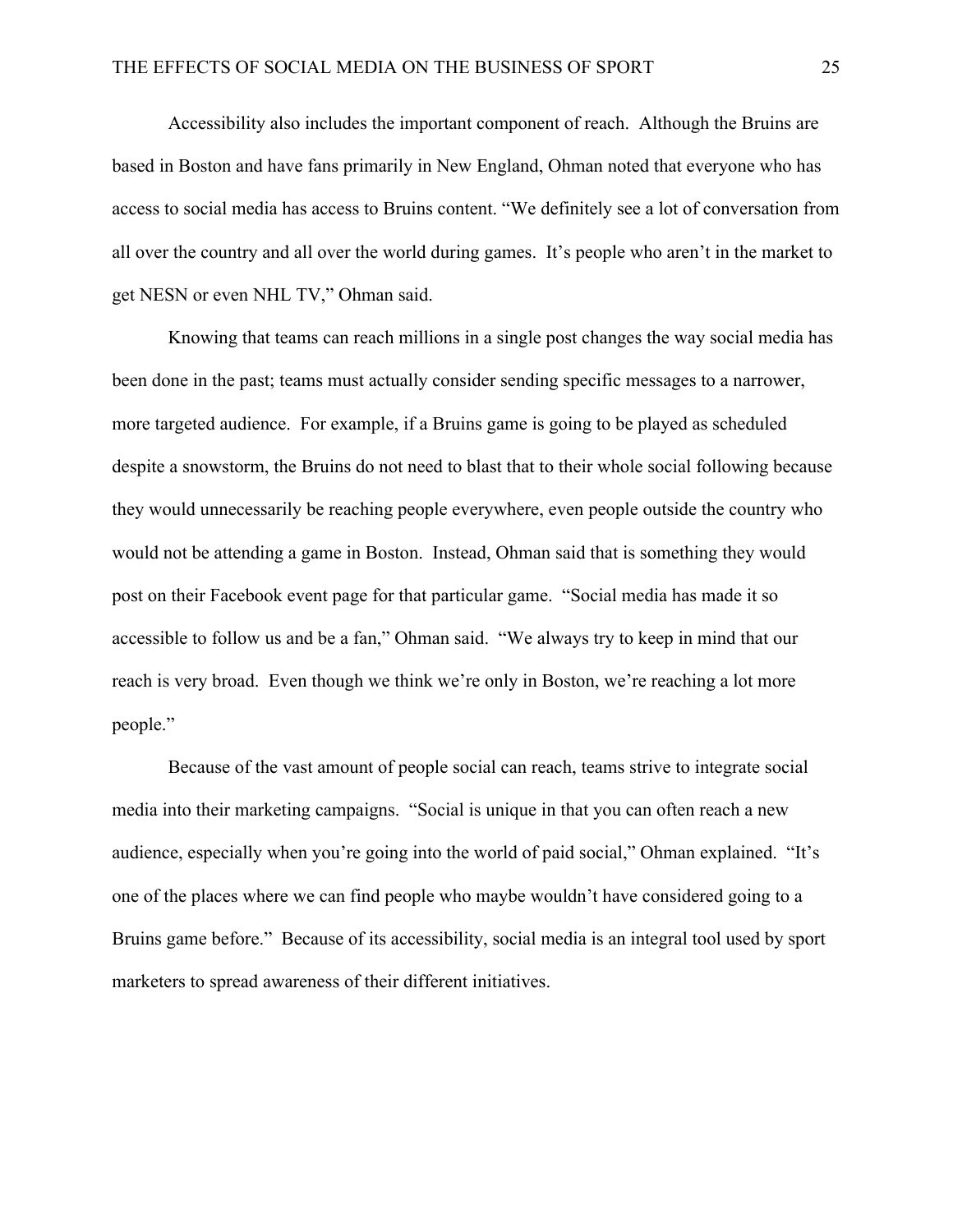### Conclusion

Social media marketing is a unique and widespread channel for teams and athletes to communicate directly and quickly with fans, and vice versa. Because it is so prevalent and accessible to fans, it is imperative for sports teams to have well developed and highly functioning social media teams, much like Ohman and the Bruins PR staff. In addition, the social media teams need the appropriate resources and tools to execute their social media strategy properly. This will ensure the proper, consistent, and everyday execution of the team's brand message, which will increase loyalty over time by giving fans not just a team, but also an identity to root for.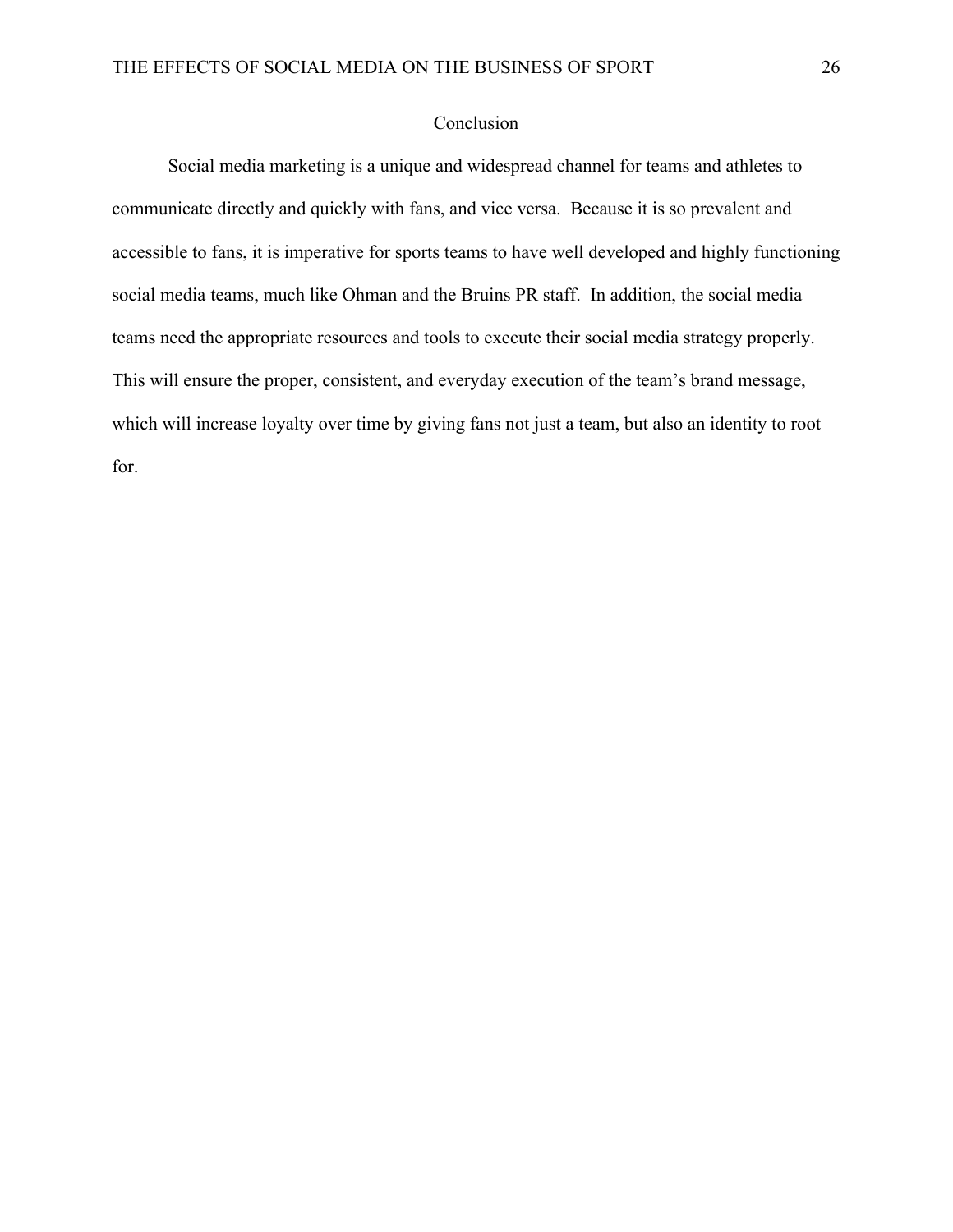#### References

- Cone Communications. (2008). *Cone finds that Americans expect companies to have a presence in social media*. Retrieved from http://www.conecomm.com/news-blog/cone-finds-thatamericans-expect-companies-to-have-a-presence-in-social-media
- Erdogmus, I. E., & Cicek, M. (2012). The impact of social media marketing on brand loyalty. *Procedia – Social and Behavioral Sciences, 58,* 1353-1360.
- Gillin, P. (2007). The new influencers: A marketer's guide to the new social media. Sanger, CA: Quill Driver Books.
- Glaser, M. (2006). *Your guide to citizen journalism.* Retrieved from http://mediashift.org/2006/09/your-guide-to-citizen-journalism270/
- Hermida, A. (2010). From TV to Twitter: how ambient news became ambient journalism. *Media/Culture Journal, 13*(2).
- Keller, M. (2013). Social media and interpersonal communication*. Social Work Today, 13*(3), 10.
- Lake, L. (2016). *What is promotional mix? How does it impact marketing?* Retrieved from https://www.thebalance.com/what-is-promotional-mix-2295546
- Laroche, M., Habibi, M. R., & Richard, M.O. (2012). To be or not to be in social media: How brand loyalty is affected by social media? *International Journal of Information Management, 33,* 76-82.
- Lazaroiu, G. (2014). The social construction of participatory media technologies. *Contemporary Readings in Law and Social Justice, 6*(1), 104-109.
- Mangold, W.G., & Faulds, D. J. (2009). Social media: the new hybrid element of the promotion mix. *Business Horizons, 52,* 357-365.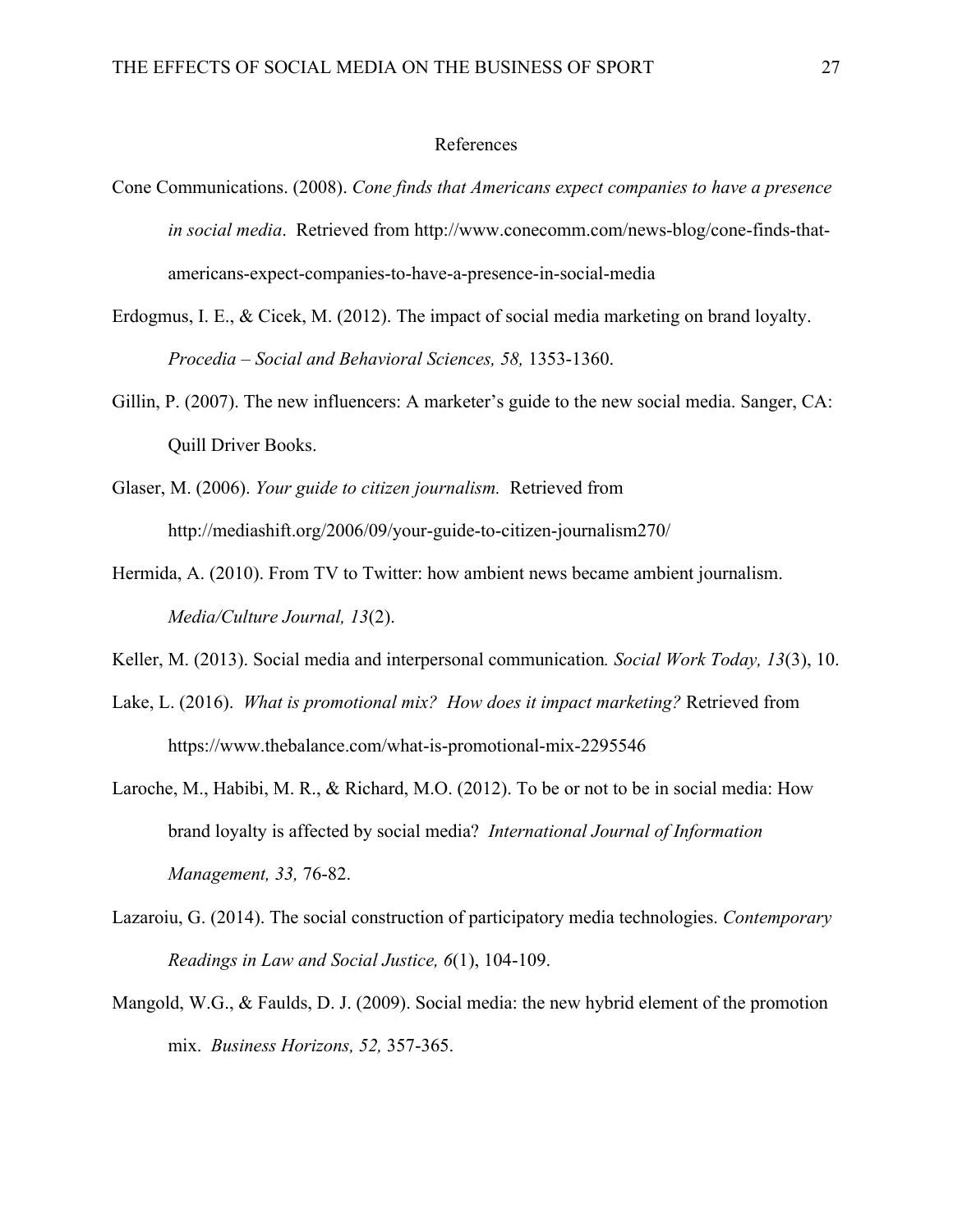- O'Keeffe, G. S, Clarke-Pearson, K., & Council on Communications and Media. (2011). Clinical report – the impact of social media on children, adolescents, and families. *Pediatrics, 127*(4).
- Papasolomou, I., & Melanthiou, Y. (2012). Social media marketing: marketing public relations' new best friend. *Journal of Promotion Management, 18,* 319-328.
- Pew Research Center. (2017). *Social media fact sheet.* Retrieved from http://www.pewinternet.org/fact-sheet/social-media/
- RealWire. (2010). *"Sofalising" the new socializing?* Retrieved from http://www.realwire.com/releases/Sofalising-the-new-Socialising
- Sanderson, Jimmy. (2011). *It's a whole new ballgame: How social media is changing sports.* New York, NY: Hampton Press.
- Shoemaker, P.J, Vos, T.P., & Reese, S. D. (2008). *Journalists as gatekeepers.* New York, NY: Routledge.
- Wagner, L. (2015). When your smartphone is too smart for your own good: How social media alters human relationships. *The Journal of Individual Psychology, 71*(2).
- West Virginia University (2017). *What is IMC?* Retrieved from http://imc.wvu.edu/about/what-is-imc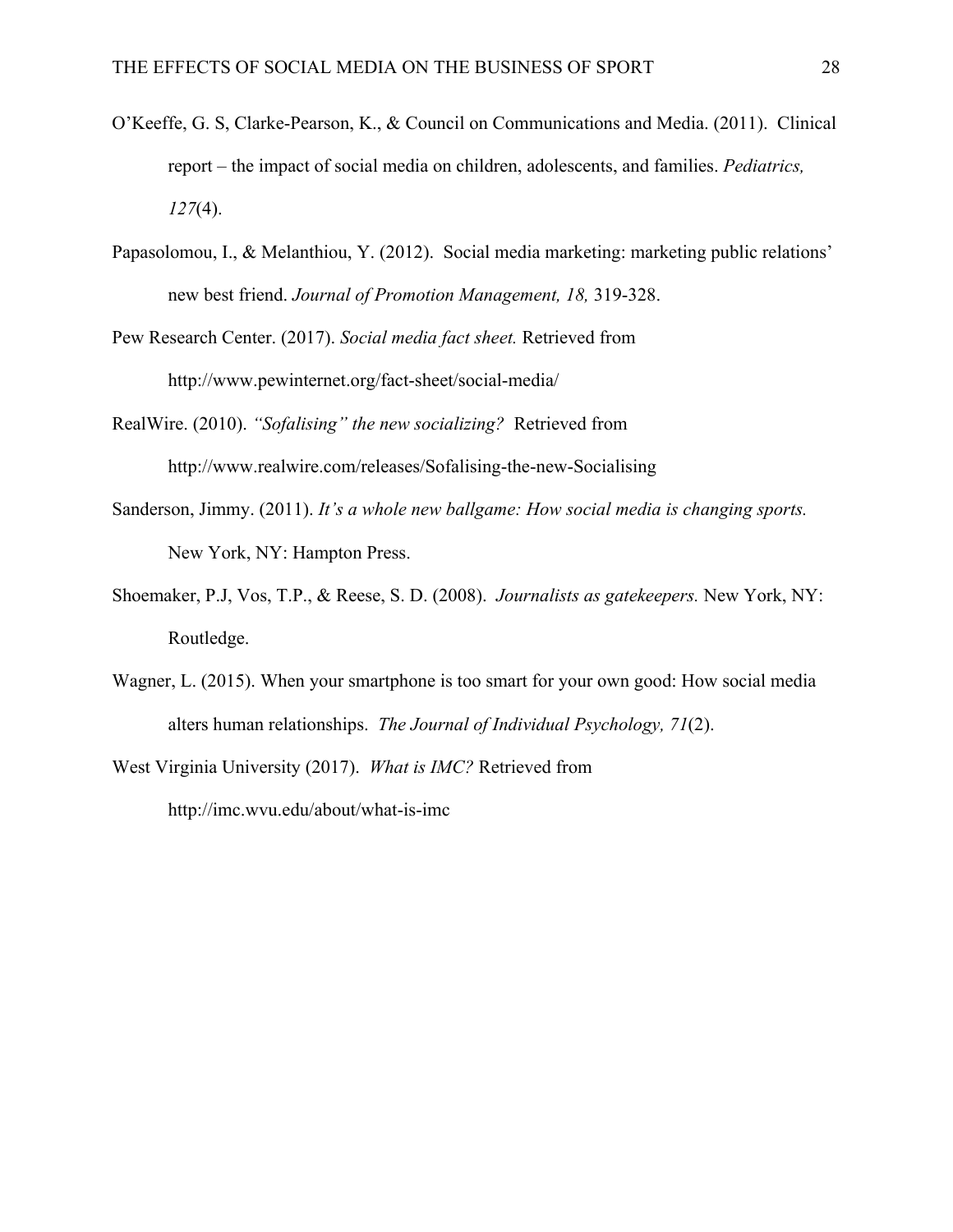### Appendix A

List of Questions and Topics Discussed During Interview with Kelsey Ohman

1. How do you think social media has changed the face of sport?

2. How do you think social media has changed the immediacy by which fans receive sport news and information?

- What are the Bruins doing to participate in this?
- Live-tweeting, Twitter notifications
- No more waiting for information or scores
- 3. How do you think social media has played a role in enabling fans to develop intimate relationships with their favorite teams/players?
	- How do the Bruins interact with fans on social media? What are the types of tweets the Bruins reply to?
	- Players replying to fans
	- Direct communication from fan to athlete/team
	- You don't have to meet your favorite athlete anymore to be able to talk to them
	- Athletes share family life, personal life, personal opinions give themselves deeper dimension, more than just player on the ice
	- How does this impact team loyalty?
- 4. How do you think social media has altered the accessibility of sporting events to fans?
	- Access to social media means access to unlimited world of sports
	- Access from anywhere, don't have to be home in front of a TV
	- Can follow entire game without actually watching it
- 5. Specific player accounts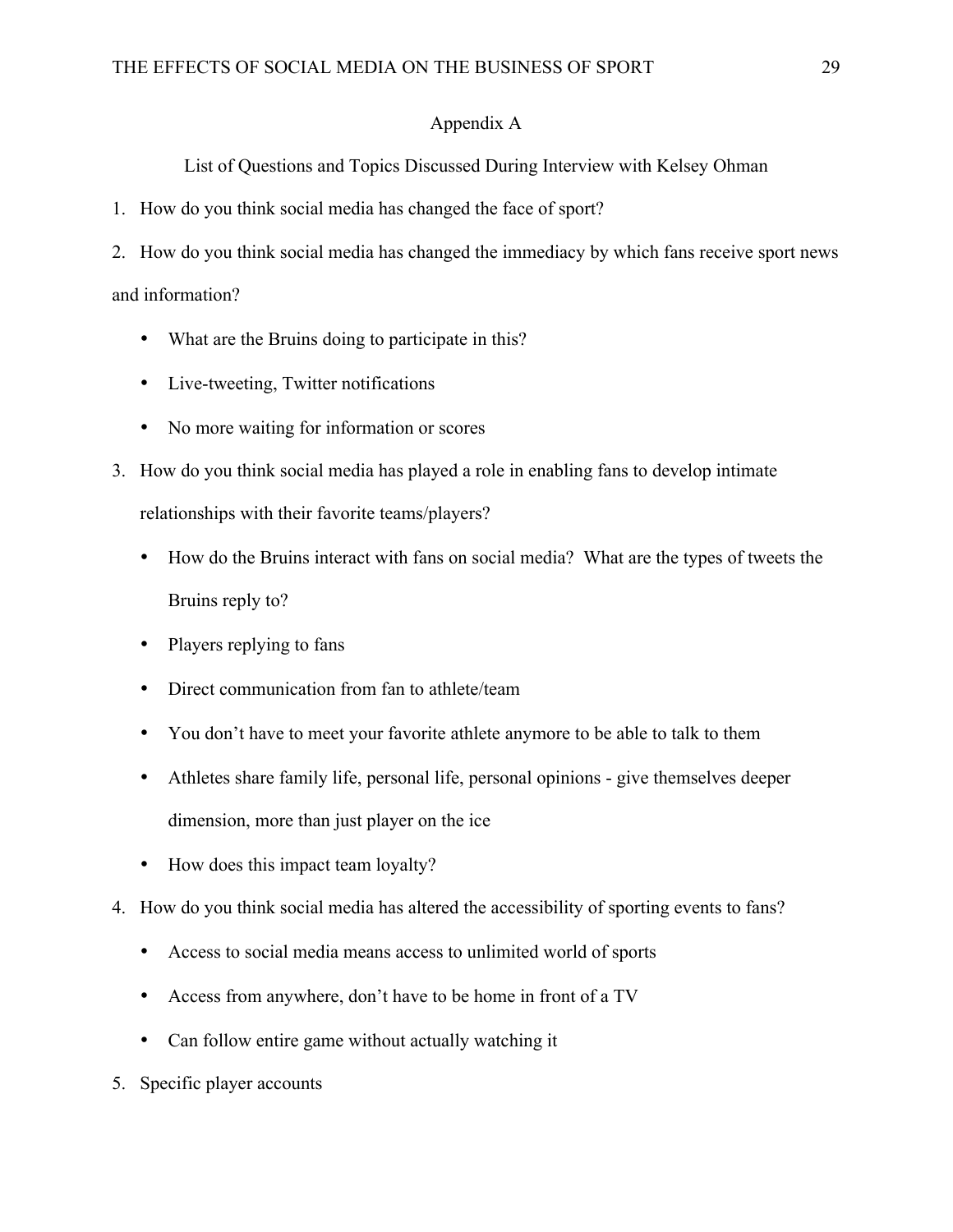- Do individual players have a social media strategist?
- Do you/Bruins control any of the content they put out?
- 6. Bruins social media
	- As a digital engagement specialist, what role do you play in Bruins social media?
	- How long have you been with the Bruins? Have you seen marketing strategies change over the years?
	- Talk about #InOurBlood campaign
	- How big is the Bruins social media marketing team? Different roles/positions and responsibilities? How many people have access to the Bruins account (for sake of consistency in tweets)?
	- How much focus/emphasis do the Bruins put on social media marketing compared to other types of marketing (traditional print, billboards, etc.)?
	- Thoughts on Bruins fan accounts?
- 7. Marketing through social media
	- Discuss how social media has given unique leverage to market players, team, and brand
	- How has social media impacted brand/team loyalty? Increase/strengthen/expand fan base?
	- Implications for sport marketers need to stay relevant
	- What opportunities exist to reach fans?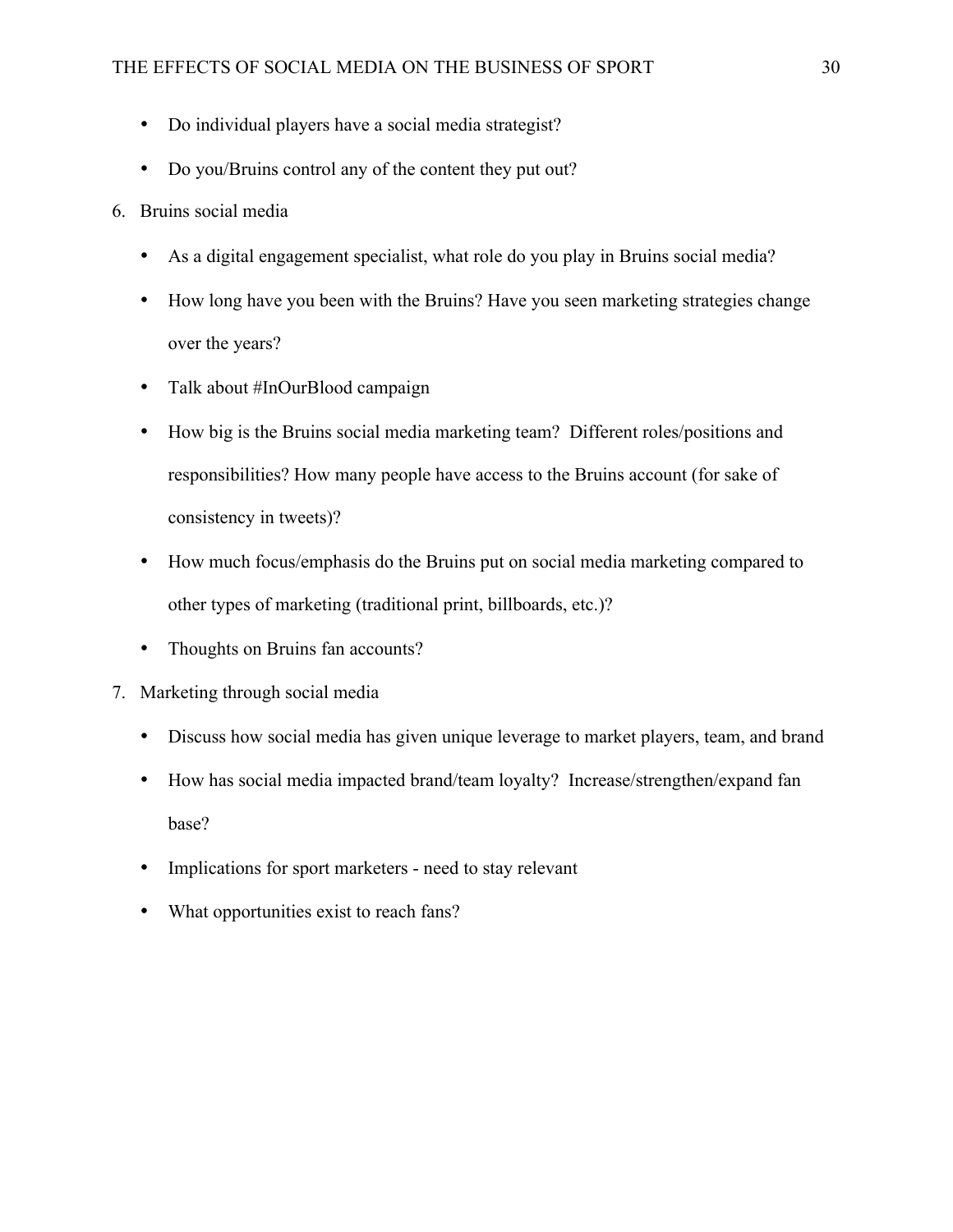# Appendix B

## Survey Questions

- 1. Age
	- Younger than 18
	- $18-22$
	- $23-27$
	- $28-32$
	- 33-40
	- $41-50$
	- Older than 50
- 2. Gender
	- Female
	- Male
- 3. Are you a student at Assumption College?
	- Yes
	- Other college/university
	- High school
	- Not in school, have a full time job
	- Other
- 4. What social media platforms/sites do you use/are active on? Select all that apply.
	- Facebook
	- Instagram
	- Snapchat
	- Twitter
	- YouTube
	- Reddit
	- I don't have social media
	- Other
- 5. On average, how many hours do you spend on social media per day?
	- Less than an hour
	- $\bullet$  1-2 hours
	- $\bullet$  3-5 hours
	- $\bullet$  5-7 hours
	- $\bullet$  7+ hours
	- I don't have social media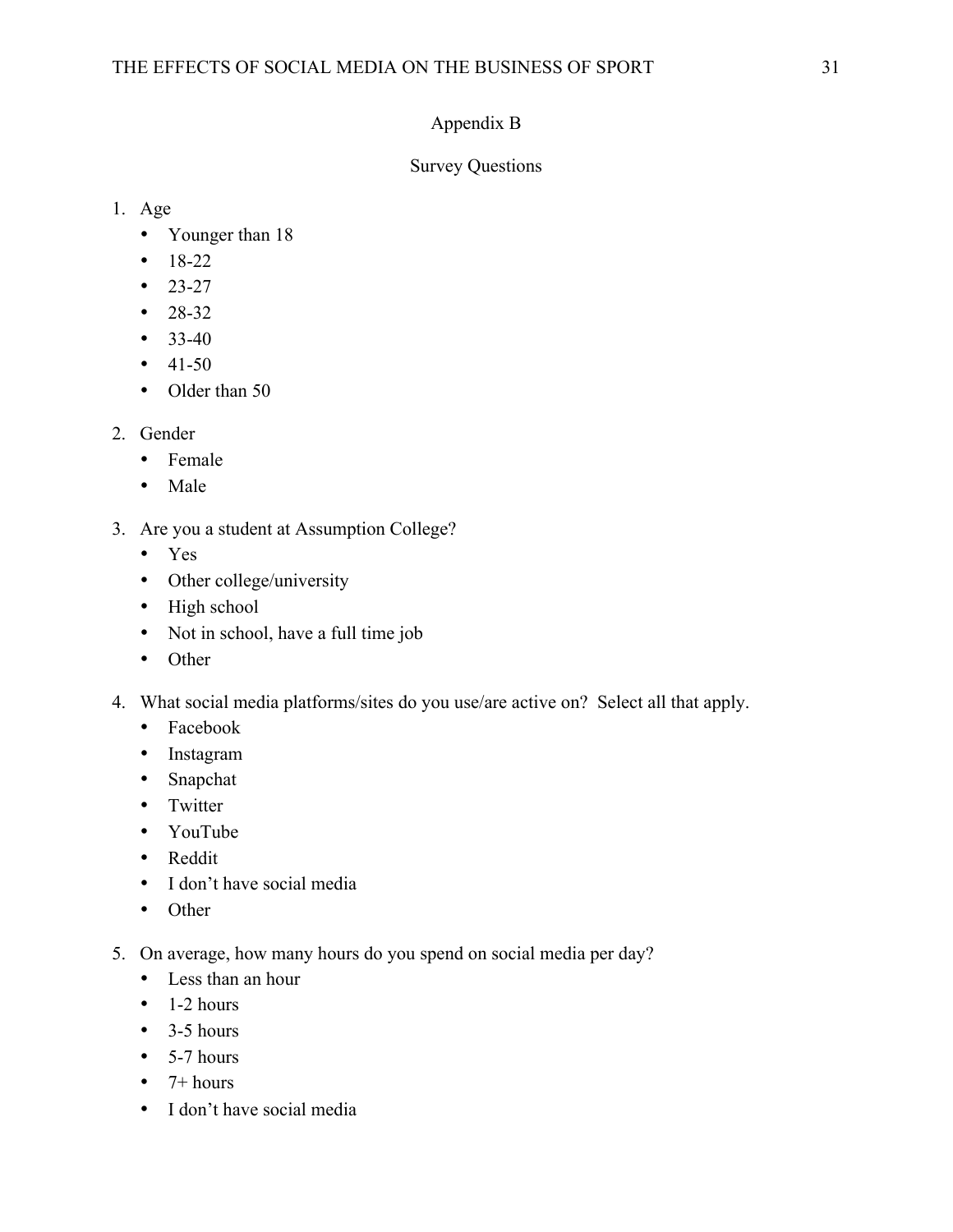- 6. Would you describe yourself as a sports fan? (Do you watch games regularly and follow certain teams?)
	- Yes
	- $\bullet$  No
- 7. Are you a New Englad sports fan (Patriots, Red Sox, Celtics, Bruins)?
	- Yes
	- $\bullet$  No
- 8. What sport(s) do you follow? Check all that apply.
	- National Football League (NFL)
	- National Hockey League (NHL)
	- National Basketball Association (NBA)
	- Major League Baseball (MLB)
	- Major League Soccer (MLS)
	- Premier League Football
	- I don't follow sports
	- Other
- 9. What is your favorite sports team?
- 10. Do you follow your favorite sports team(s) on social media (their verified accounts)?
	- Yes
	- No
	- I don't have social media and/or don't have a favorite sports team(s)
- 11. If yes to question 10 above, what platforms/sites? Check all that apply.
	- Facebook
	- Instagram
	- Snapchat
	- Twitter
	- YouTube
	- Reddit
	- I answered NO to question 10 or don't have social media and/or don't have a favorite sports team(s)
	- Other
- 12. Do you follow your favorite athlete(s) on social media (their verified accounts)?
	- Yes
	- No
	- I don't have social media and/or don't have a favorite athlete(s)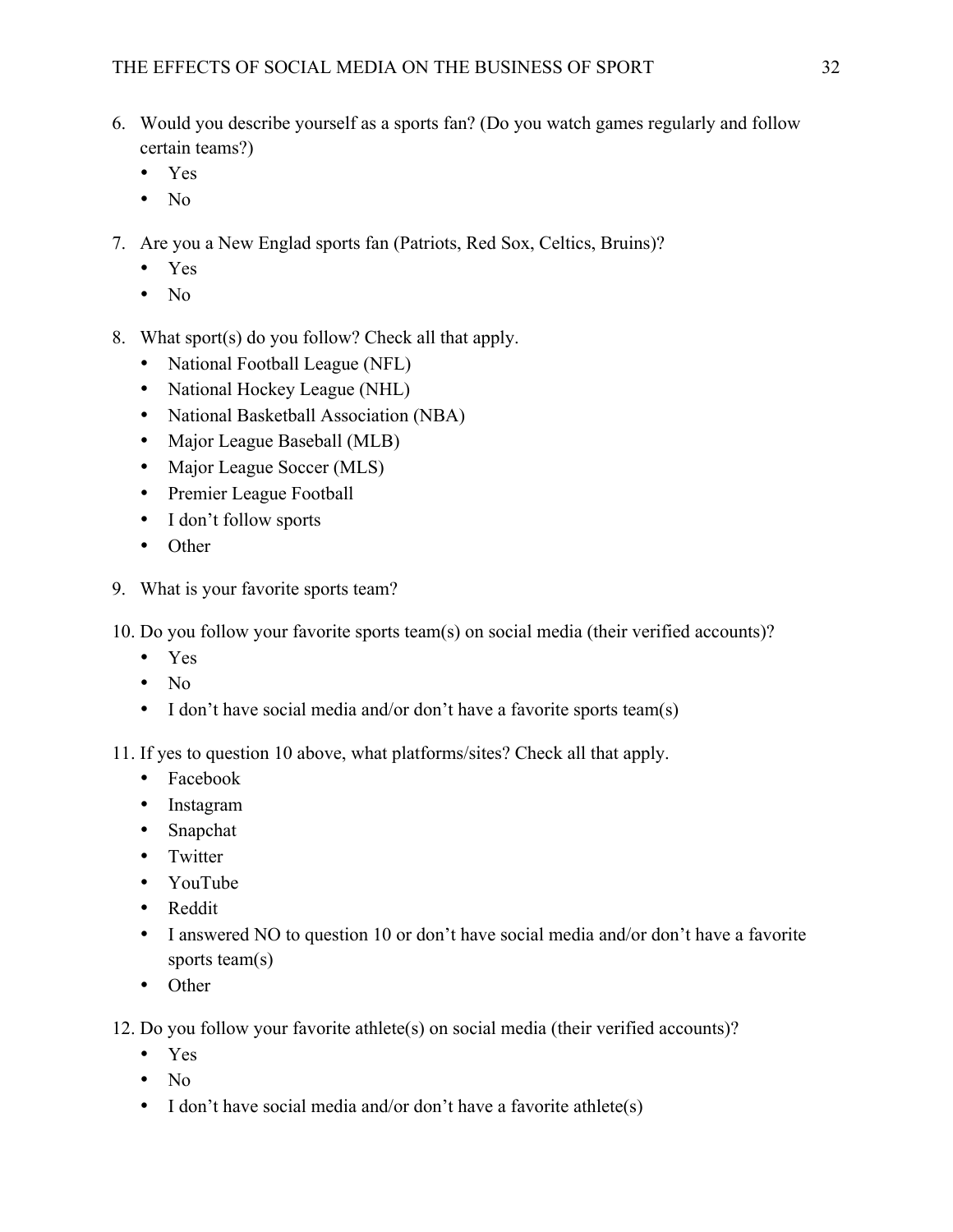## THE EFFECTS OF SOCIAL MEDIA ON THE BUSINESS OF SPORT 33

13. If yes to question 12 above, what platforms/sites? Check all that apply.

- Facebook
- Instagram
- Snapchat
- Twitter
- Reddit
- I answered NO to question 12 or don't have social media and/or don't have a favorite athlete(s)
- Other

14. Do you follow any fan accounts for your favorite team(s)/athlete(s)?

- Yes
- $\bullet$  No
- I don't have social media and/or don't have a favorite sports team(s)/athlete(s)

15. If yes to question 14 above, what platforms/sites? Check all that apply.

- Facebook
- Instagram
- Snapchat
- Twitter
- YouTube
- Reddit
- I answered NO to question 14 or don't have social media and/or don't have a favorite team(s)/athlete(s)
- Other
- 16. What is the primary reason you follow sports teams/athletes on social media?
	- Stay updated on scores
	- Breaking news (trades, injuries, etc.)
	- Buzz, gossip and rumors
	- To learn about athletes' personal lives
	- To interact with favorite athletes/teams
	- I don't follow sports teams/athletes on social media
	- Other
- 17. What athlete/team is your favorite to follow on social media? Why?

18. How often do you check social media sites for sports updates?

- 3 times or more per day
- 1-2 times per day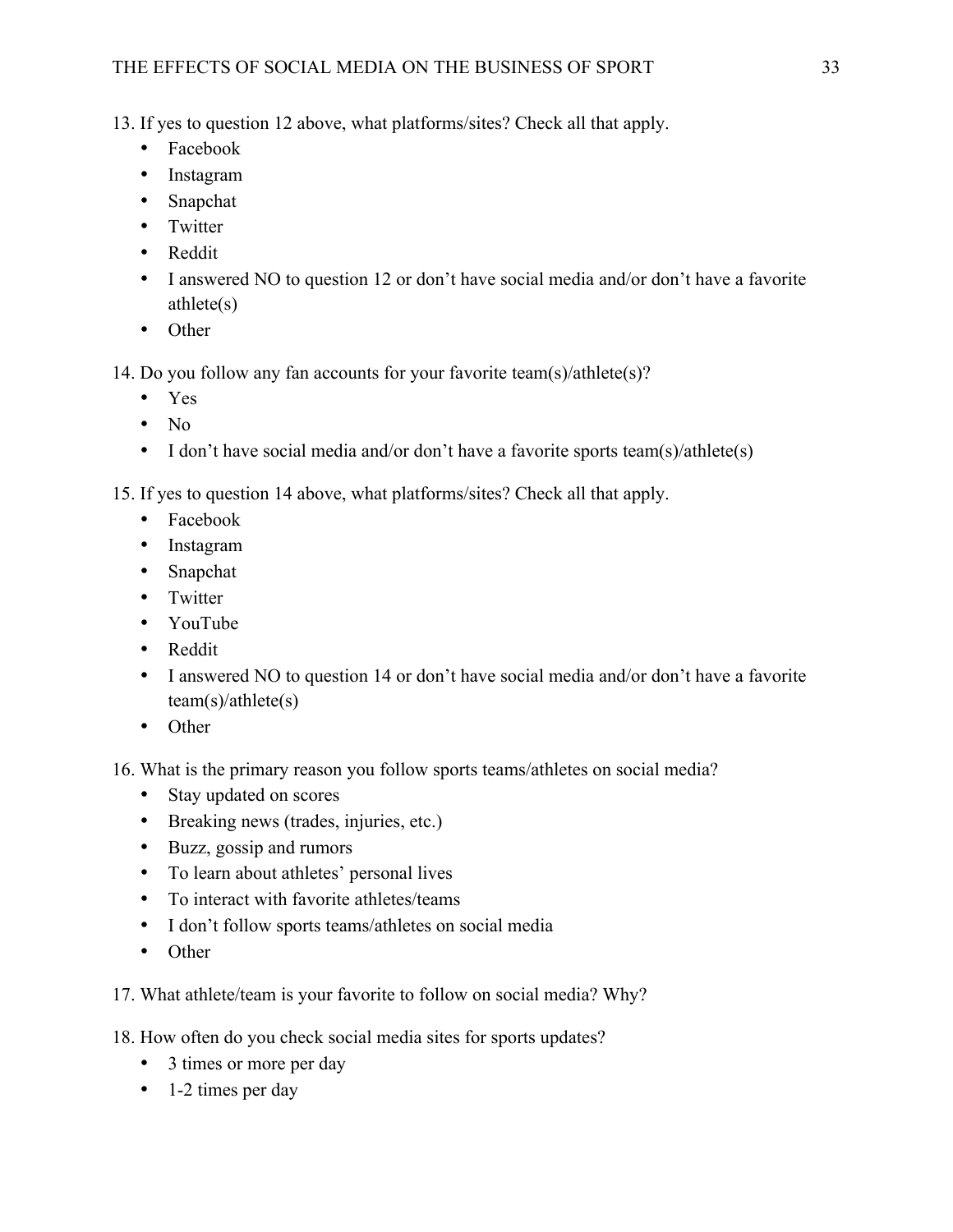- Few times per week
- Once per week
- I don't check social media for sports updates

19. Do you have social media notifications turned on for any athlete or team?

- Yes
- No
- I don't have social media

20. If yes to question 19 above, what platforms/sites? Check all that apply.

- Facebook
- Instagram
- Snapchat
- Twitter
- YouTube
- Reddit
- I answered NO to question 19 or don't have social media
- Other
- 21. How do you primarily interact with sports teams/athletes you follow on social media?
	- Like/favorite
	- Share/retweet
	- Comment/reply
	- Private message
	- I don't interact with sports accounts
	- Other
- 22. Has a verified athlete, team, or sports figure ever replied/liked your content or interacted with you on social media?
	- Yes
	- No
	- I don't have social media
- 23. If yes to question 22 above, what platforms/sites? Check all that apply.
	- Facebook
	- Instagram
	- Snapchat
	- Twitter
	- YouTube
	- Reddit